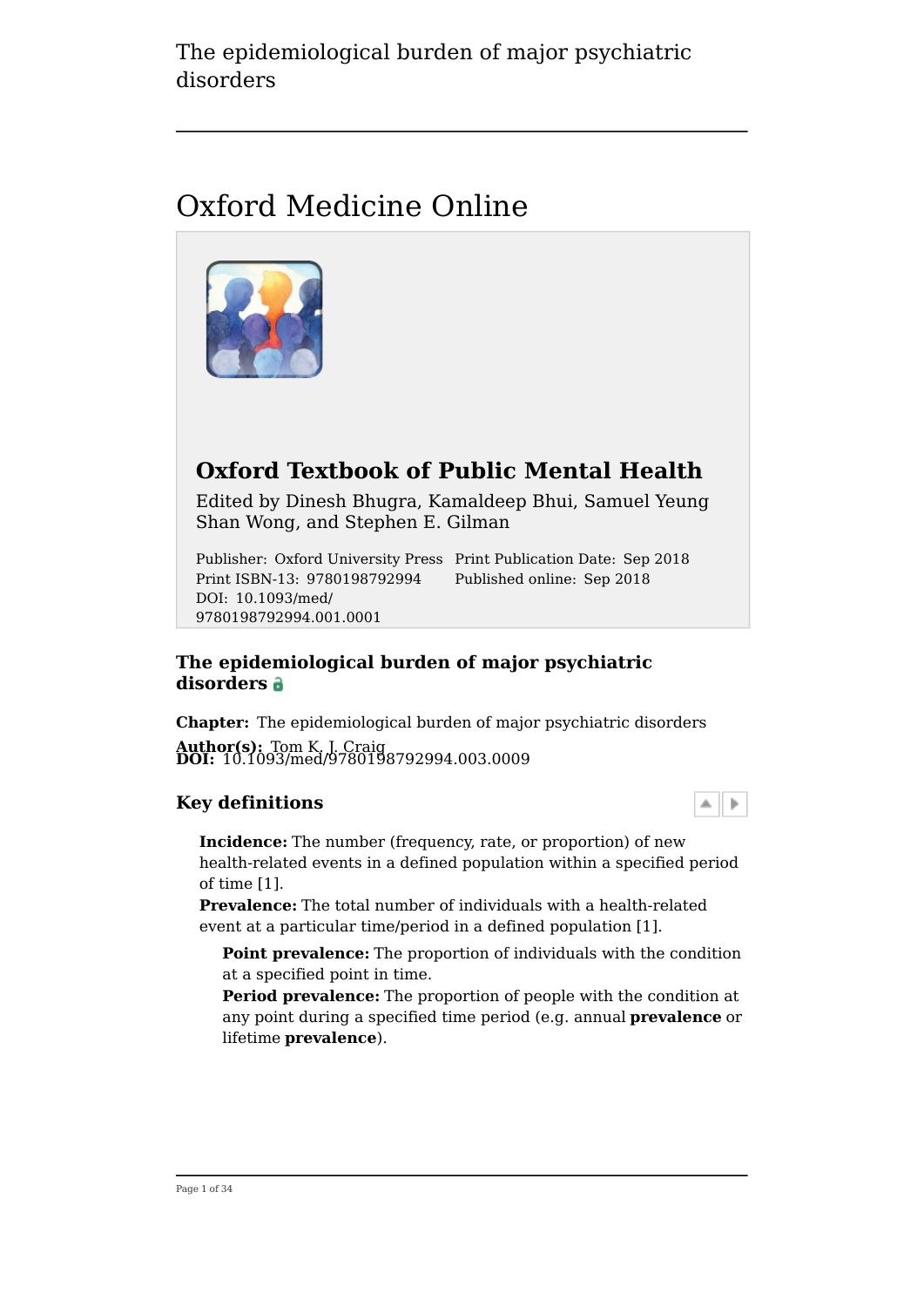**Measures of effect:** Measures of effect summarize the strength of the relationship between an exposure and outcome, showing the amount of change a particular exposure has in the frequency or risk of the outcome [2, 3]. Measures of effect are used to compare the frequency of an outcome between two groups in relative or absolute terms [2]. Common relative effect measures include odds ratios and relative risks. Absolute effect measures include risk differences or 'number needed to treat.'

**Measures of potential impact:** Measures of potential impact are measures that estimate how much of the risk of a disease can be attributed to an exposure and, further, what quantifiable impact removing the exposure would have on the exposed group or the population. Measures of potential impact are necessary to translate epidemiological evidence into policy-relevant information [4]. Measures of impact assume a causal relationship between the exposure and the outcome [4]. Impact measures include attributable fraction among the exposed and attributable fraction for the population.

**Attributable fraction (attributable proportion):** The proportion of cases that can be attributed to a particular exposure. It is the proportion by which the risk would be reduced if the exposure would be eliminated. It can be estimated for exposed individuals (attributable fraction among the exposed) or for the whole population (attributable fraction for the population) [1].

**Attributable fraction among the exposed:** The proportion by which the **burden** of the outcome among the exposed would be reduced if the exposure were eliminated [1].

**Attributable fraction for the population ('population attributable risk' or PAR):** The proportion by which the **burden** of the outcome in the entire population would be reduced if the exposure were eliminated [1].

#### **The burden of major psychiatric disorders**

One striking feature of psychiatric disorders is that they are found in every human population worldwide. These disorders, which include depression and anxiety, schizophrenia, bipolar disorder, and autism spectrum disorders, contribute substantially to global burden of disease estimates. For example, in 2015, the aforementioned disorders were ranked in the top 21 of all disorders contributing to years lived with disability, with depression, anxiety, and schizophrenia ranked third, ninth, and twelfth, respectively [5]. Such severe morbidity is partly explained by the young age at onset for such disorders, which typically begin to emerge in childhood and adolescence, and may be associated with lifelong episodes of mental ill health. In turn, several mental health disorders are now associated with reduced life expectancy as a result of both excess suicide rates in people with mental health problems, as well

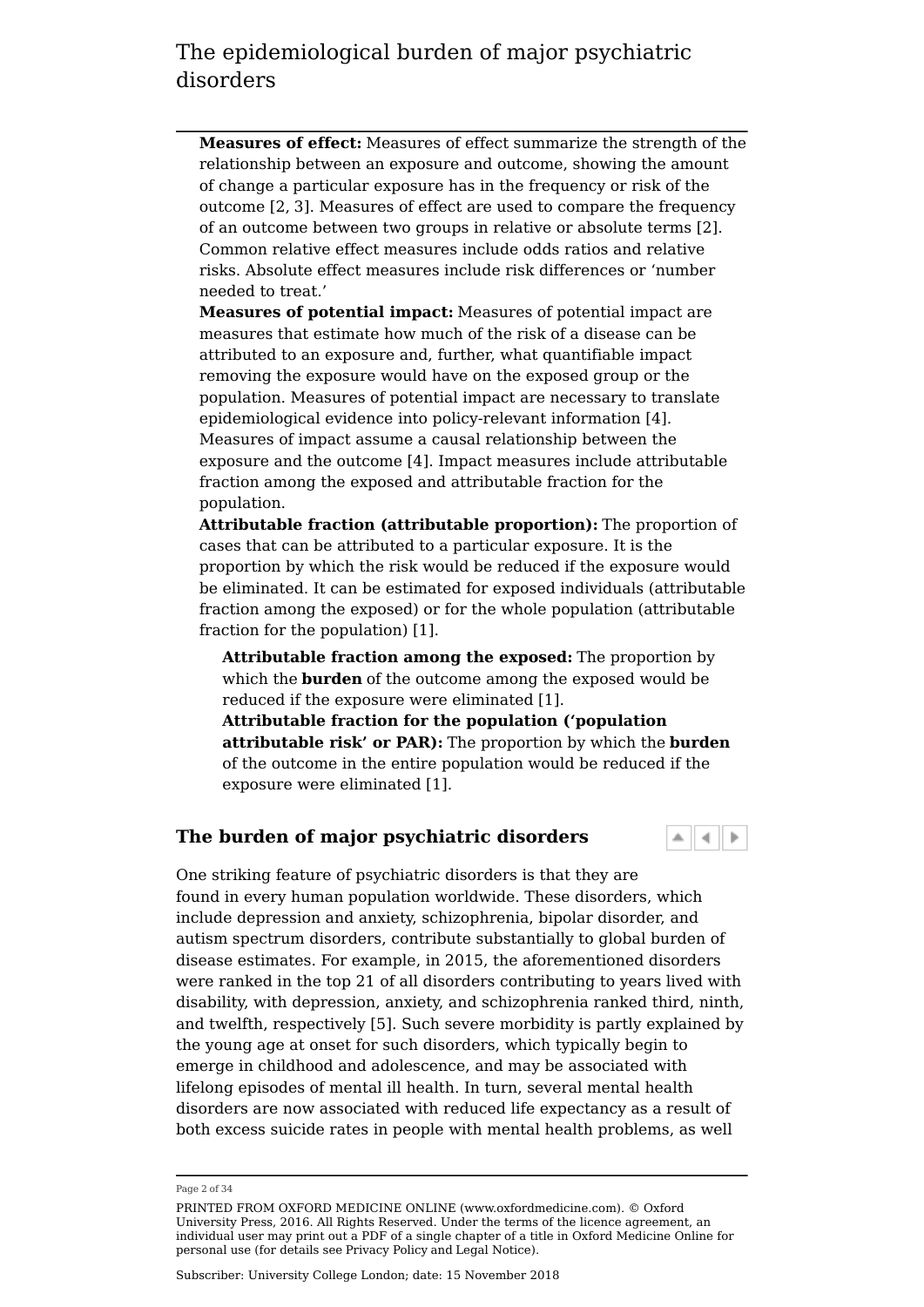as worse physical health, health care, and lifestyle choices. Most strikingly, people with schizophrenia may have a reduced life expectancy of between 10 and 25 years compared with the general population [6].

It is clear that this burden of psychiatric morbidity and mortality presents an imperative issue for public mental health. Beyond this, improving and ameliorating poor mental health will have a corresponding effect on physical health, well-being, and quality of life. But before we can move to such a point, we require a firm understanding of the burden of psychiatric disorders in the population. This is important for two reasons. Firstly, quantifying this burden—here, either in terms of *incidence* or *prevalence* —will allow mental health service planners, commissioners, and those designing interventions to improve psychiatric health, to make informed decisions about how to allocate finite resources most efficiently within a healthcare system. One such example from England is the development of a population-level prediction tool, which applies empirical epidemiological data on the risk of psychotic disorders to regional population demographics, providing accurate data about the annual *incidence* of schizophrenia and other psychoses in different communities [7]. Secondly, an understanding of any variance (or homogeneity) in *incidence* or *prevalence* of psychiatric disorders may inform or generate hypotheses about the possible causes of disorder.

In this chapter we provide an overview of the major epidemiological evidence describing the burden of three major psychiatric outcomes; common mental disorders (depression and anxiety), psychotic disorders (schizophrenia and other psychotic disorders), and suicide. Where major patterns of variation exist—by person or place—we also highlight these, with a special focus on the role of ethnicity and its implications for understanding the social and economic determinants of health. Because there is a substantial literature on these topics already, we have chosen to be selective rather than comprehensive in our treatment of the literature. We will refer to the major epidemiological studies conducted in psychiatric epidemiology over the past 30 years—typically in North America and Europe—as well as important systematic reviews and landmark studies. Finally, in this chapter, we briefly consider how this epidemiological data may inform possible interventions for public mental health.

#### Page 3 of 34

PRINTED FROM OXFORD MEDICINE ONLINE (www.oxfordmedicine.com). © Oxford University Press, 2016. All Rights Reserved. Under the terms of the licence agreement, an individual user may print out a PDF of a single chapter of a title in Oxford Medicine Online for personal use (for details see Privacy Policy and Legal Notice).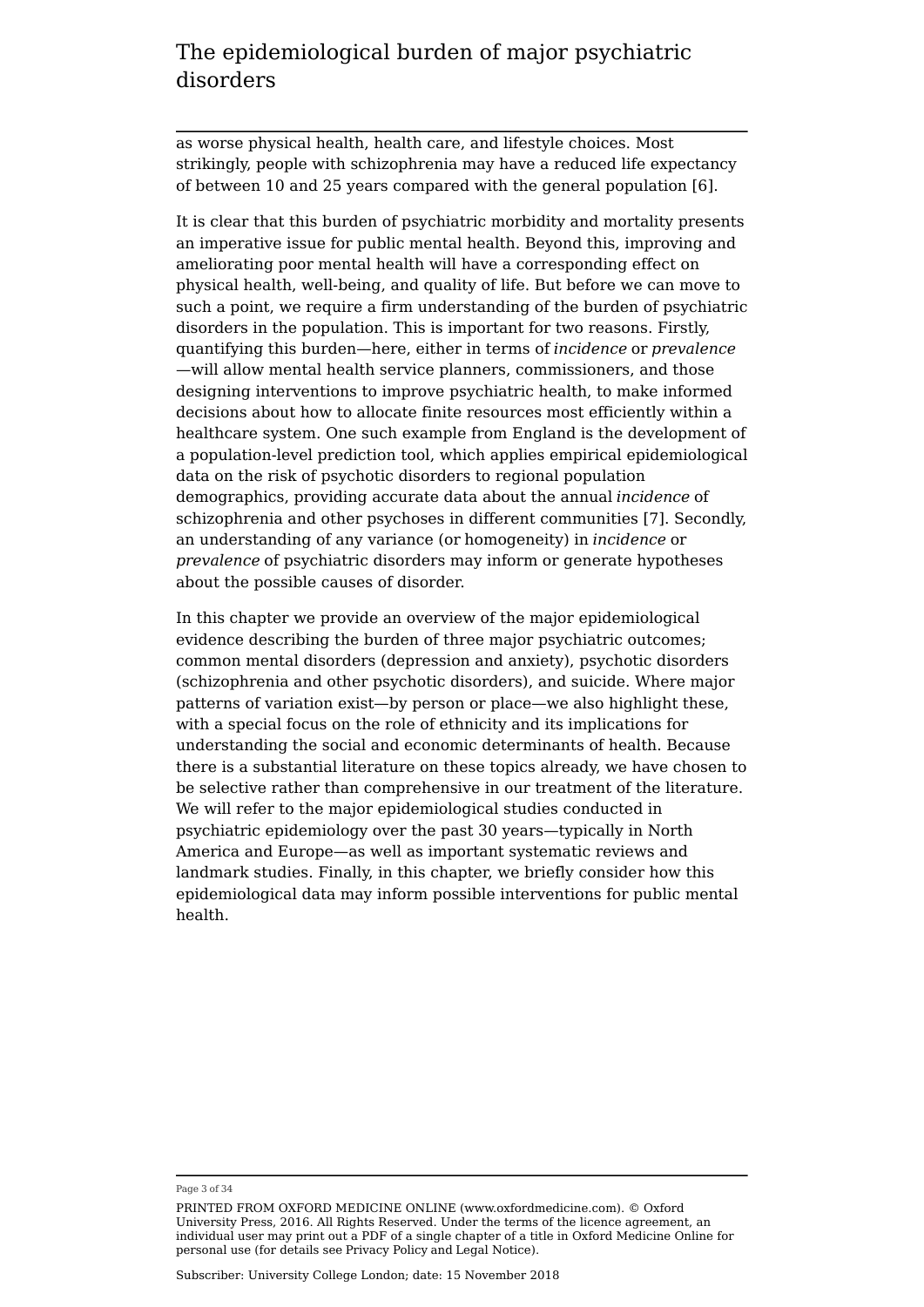#### **Common mental disorders**

A recent major systematic review of common mental disorders (CMD), which included both mood and anxiety disorders, placed the annual *prevalence* as 15.4% (95% confidence interval (CI) 12.8–18.6%) [8]. Remarkably, the pooled lifetime *prevalence* of disorders reported in this review rose to nearly one in three people (29.2%; 95% CI 25.9–32.6%). The annual *prevalence* of CMD appears to be almost twice as common in women than men, a pattern that holds for both mood (women: 7.3% (95% CI 6.5–8.1%); men: 4.0% (95% CI: 3.5–4.6%)) and anxiety disorders (women: 8.7% (95% CI 7.7–9.8%); men: 4.3% (95% CI 3.7–4.9%)). The same review found some global variation in these patterns, most notably with lower estimates from North and South East Asia, and Sub-Saharan Africa, and higher rates in English-speaking populations. It is unclear whether such differences reflect genuine ethnic, social, cultural variation in the manifestation of mental health symptomatology, or may arise for other reasons, including possible biases in the cultural sensitivity of diagnostic tools to detect mental health symptoms in different settings.

Epidemiological studies of CMD are most typically conducted using crosssectional designs of the general population to estimate past symptomatology (i.e. in the past week, year, or lifetime) meeting diagnostic criteria for a disorder. While such studies may be somewhat prone to recall, they permit estimation of *prevalence* for a set of disorders, which may be under-reported in studies solely reliant on hospital records or routine databases, as many people meeting diagnostic criteria for CMD may never present to mental health services. *Incidence* studies of CMD are more rarely conducted, given this issue, and given that it may be particularly tricky to determine whether an episode of depression or anxiety is truly the first someone may have experienced. Furthermore, while CMDs are—vis-à-vis other psychiatric disorders—just that, relatively common, the absolute occurrence of episodes may be infrequent and require large sample sizes in order to provide precise *incidence* or *prevalence* estimates, or detect statistically robust differences in burden between different population subgroups. For these reasons, large, high-quality epidemiological studies of CMD are relatively infrequent.

Three of the largest and methodologically robust examples of their kind are the Epidemiologic Catchment Area (ECA) study [9], the National Comorbidity Surveys (NCS; I and II) [10]—both from the USA—and the Adult Psychiatric Morbidity Surveys (APMS) in the UK. The earliest of these three was the National Institute for Mental Health-funded ECA study, conducted in five sites to establish the 1-month and lifetime *prevalence* of psychiatric morbidity in the general population. The study represented a major advance in epidemiological enquiry of mental health disorders, using a standardized survey design across all five sites to establish the *prevalence* of mental health disorders according to validated diagnostic criteria (Diagnostic and Statistical Manual of Mental Disorders, third edition (DSM-III)), obtained from standardized diagnostic

Page 4 of 34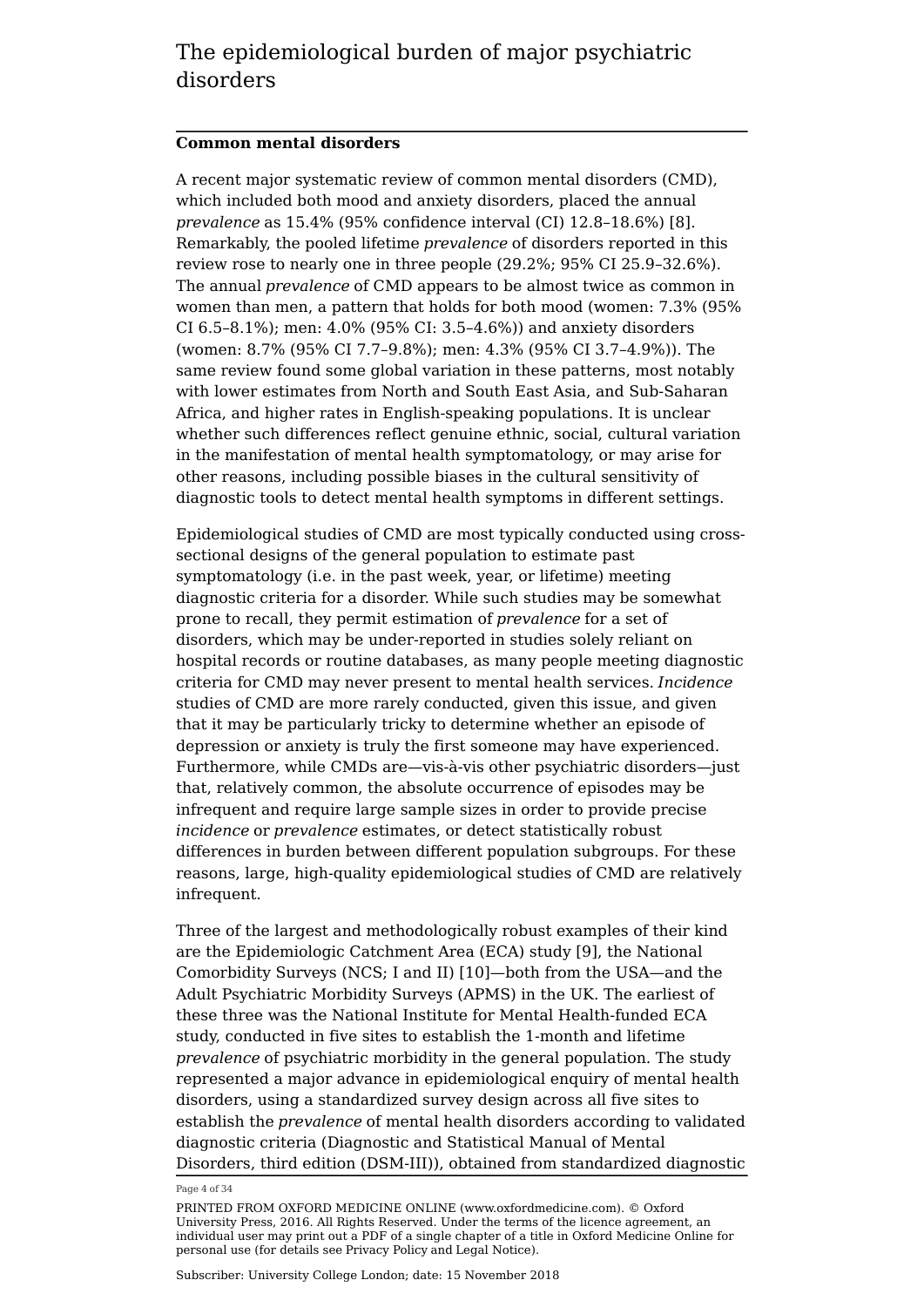interviews. It is difficult to overestimate the magnitude of this advance; the ECA study—almost for the first time—sought to disaggregate 'global impairment' into specific, operationalized, and validated diagnostic categories. This approach recognized that differences in presentation may reflect underlying variation in aetiology, treatment, and care, in accordance with observations from other medical disciplines:

We know from clinical information that persons with different mental disorders … have different demographic characteristics… family histories, life events, and neurobiologic correlates. They also have different responses to specific treatments. Such variations in correlates of other medical conditions are generally indicative of different diagnostic categories, etiologies, and need for care (Regier et al. 1984, pp.937-8 [9]).

Studies of specific psychiatric disorders required larger sample sizes, and this was recognized in the ECA study design, which sought to interview almost 20,000 people from its five sites. Subsequently, the study was able to provide precise estimates of the 1-month *prevalence* of all major psychiatric disorders in the adult population together (15.4%), as well as disorder-specific estimates [11]. The 1-month *prevalence* of affective disorders were higher in women (6.6%) than men (3.5%), a pattern that held for major depressive disorder, dysthymia, and anxiety disorders separately [12]. Further analysis of the ECA data has suggested that *prevalence* estimates of these disorders (most strongly for major depressive disorders and anxiety disorders) tended to be higher among people from lower socio-economic backgrounds, and those who were separated or divorced, although—like with any cross-sectional study reverse causation (where the "outcome", mental disorders, actually causes the "exposure", lower socio-economic status) could explain such correlations. The study found little variation in CMDs by ethnicity, but both neighbourhood disadvantage and residential instability were associated with a higher 12-month *prevalence* of major depressive disorder [13].

Both the ECA study and the NCS study which followed a decade later, reported 12-month *prevalence* of any mental health disorders to be nearly one in three of the US population. Startlingly, both studies found that at least one in five of this group (rising to one in four in the NCS study) had not received treatment for their disorder, while half of those receiving treatment in the NCS study, did not meet DSM-III revised diagnostic criteria for a mental health disorder. Such studies are thus vital for taking the temperature of psychiatric morbidity in the population, as well as the level of untreated or over-treated need requiring redress through service reorganization. As mental health and well-being are not stochastically, or even solely genetically, determined, patterns of need at the population level will be influenced by changing sociodemographic, economic, and other (social or physical) environmental dynamics over time. Furthermore, patterns of care are also subject to changing social,

Page 5 of 34

PRINTED FROM OXFORD MEDICINE ONLINE (www.oxfordmedicine.com). © Oxford University Press, 2016. All Rights Reserved. Under the terms of the licence agreement, an individual user may print out a PDF of a single chapter of a title in Oxford Medicine Online for personal use (for details see Privacy Policy and Legal Notice).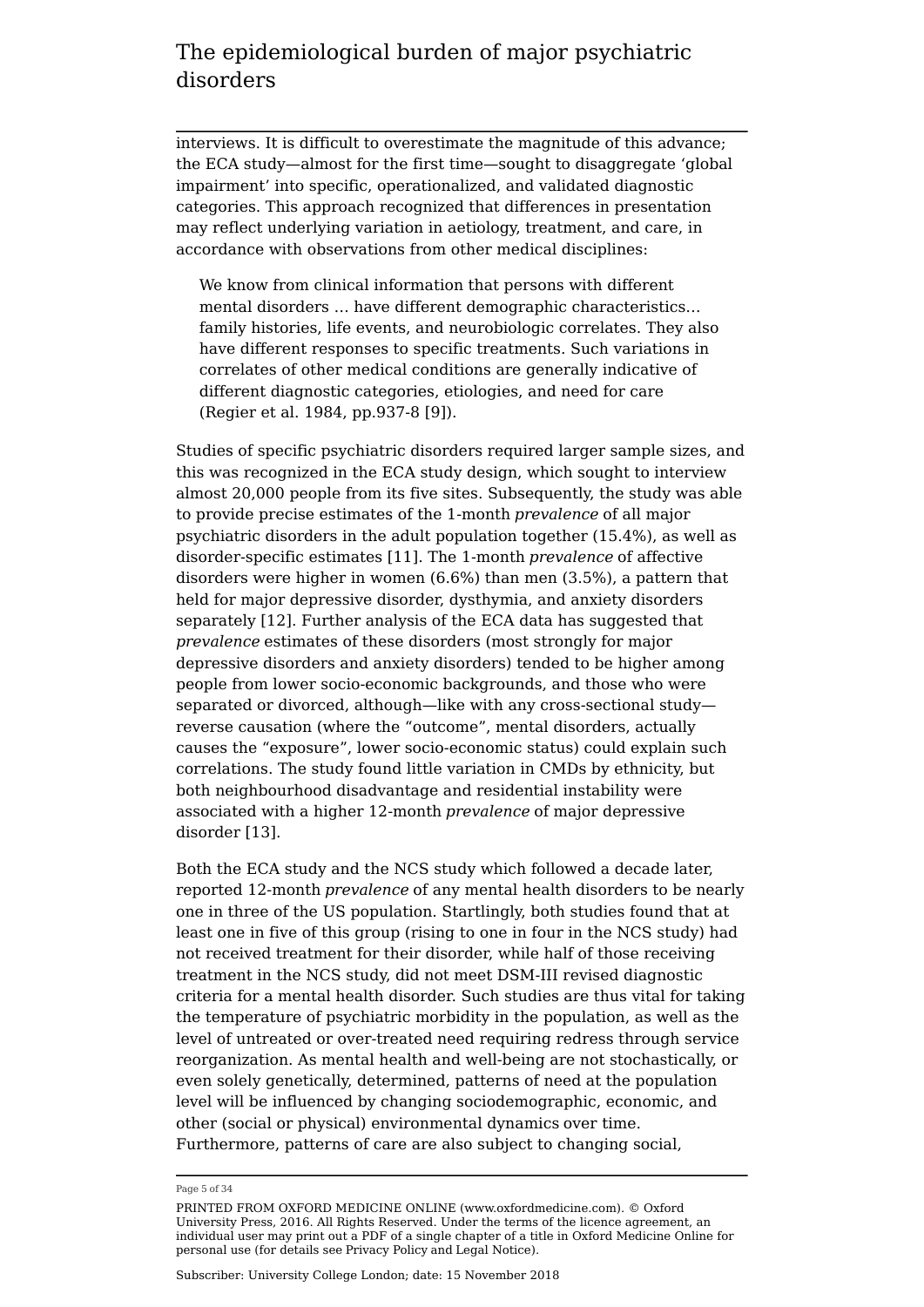economic, and political landscapes over time, and, as such, isolated measurements of a nation's mental health 'temperature' provided by single cross-sectional surveys may not detect broader climatic shifts in psychiatric morbidity over the longer term.

Such issues led the original authors of the NCS study to initiate a replication study (NCS-R) between 2001 and 2003, a decade after the first [10, 14]. While the NCS-R study found similar 12-month *prevalence* estimates of anxiety, mood, and substance abuse disorders to the earlier NCS study (of around one in three respondents), one major difference between the surveys was the increase in treatment for such disorders, rising from 24.3% to 40.4% of respondents with a diagnosable (DSM, fourth edition (DSM-IV)) mental health condition. Nonetheless, the majority of people who met criteria for psychiatric disorder in the year prior to each survey still received no treatment for their care, whereas there were substantial increases in treatment among people who did not meet criteria for a DSM-IV mental health disorder, or whose disorder was in the mild range. The authors noted various possible reasons for such changes, including more direct-to-consumer marketing strategies by the pharmaceutical industry (not permitted in other countries, including, e.g., the UK), better mental health awareness, increased insurance coverage, and better access to community services. Finally, the NCS-R highlighted the treatment gap between various groups; women, those aged between 35 and 54 years, and white groups (vis-à-vis non-Hispanic black and Hispanic populations) were more likely to receive treatment.

One further notable epidemiological study of CMD outside of the USA deserves attention; the APMS in the UK, a repeated cross-sectional household survey conducted over four successive waves in 1993 [15], 2000 [16], 2007 [17], and 2014 [18]. Compared with the US studies, the estimated 12-month *prevalence* of CMDs was lower in the UK, with around one in six people meeting diagnostic criteria in the last wave of the APMS study, albeit using a different diagnostic instrument (Clinical Interview Schedule–Revised). Nonetheless, trends between the US and UK surveys in treatment patterns exist. Like the ECA and NCS studies, the APMS surveys have found substantial levels of untreated mental health need in the community, with only one in three of the 2014 wave of the APMS reporting having sought treatment for their CMD [18]. As in the USA, treatment rates have risen over time, which the APMS authors attributed to greater use of psychotropic medications and psychological therapies. Finally, inequalities in receipt of treatment broadly echoed the findings of the NCS-R study, with older, female, and white participants all more likely to receive treatment for their mental health disorder.

Page 6 of 34

PRINTED FROM OXFORD MEDICINE ONLINE (www.oxfordmedicine.com). © Oxford University Press, 2016. All Rights Reserved. Under the terms of the licence agreement, an individual user may print out a PDF of a single chapter of a title in Oxford Medicine Online for personal use (for details see Privacy Policy and Legal Notice).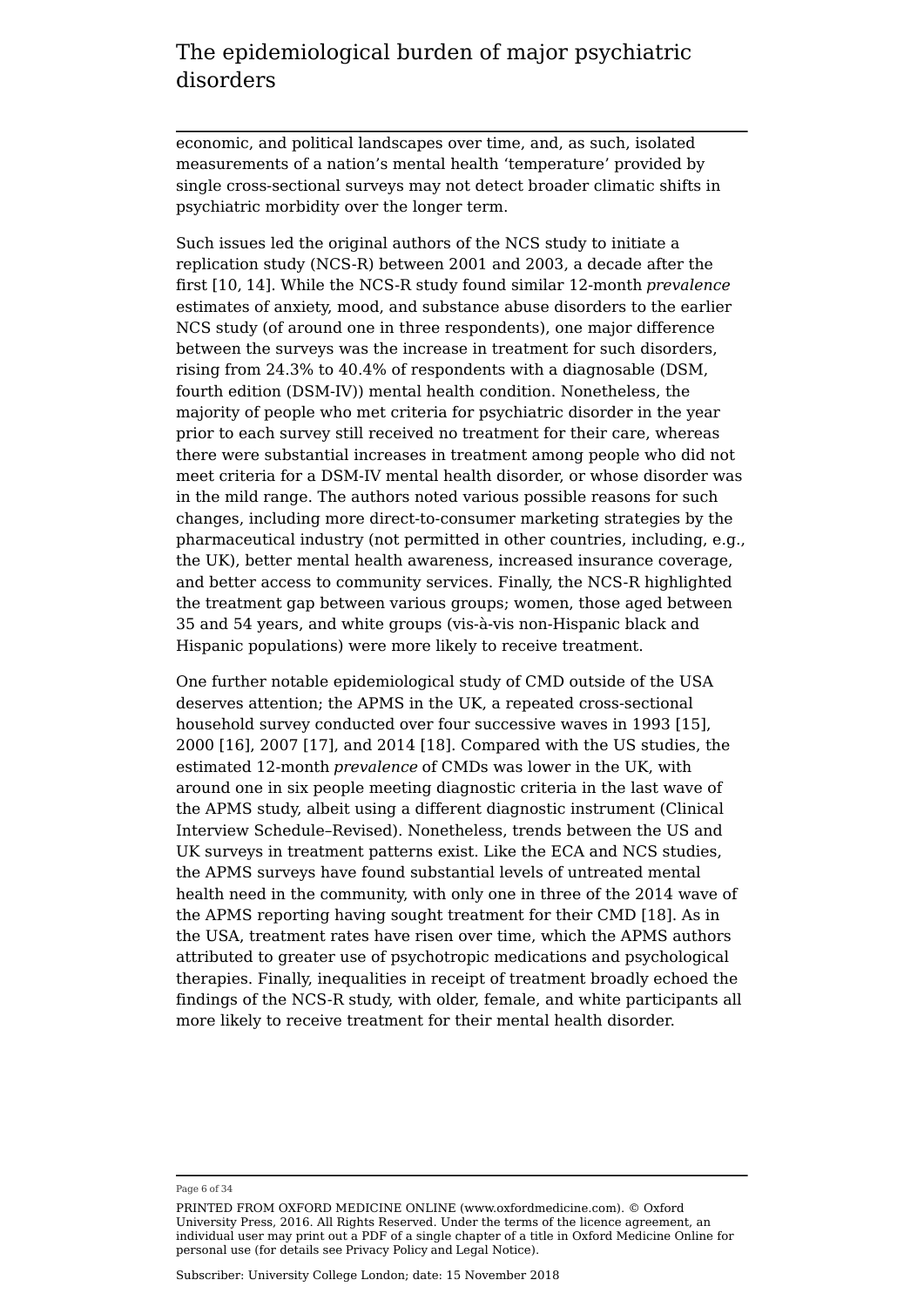#### **Schizophrenia and other psychotic disorders**

Cross-sectional surveys of psychotic disorders generally have more limited utility than cohort-based study designs. This arises for three primary reasons. Firstly, psychotic disorders occur less frequently than CMD (see previous section). Typically, the annual *prevalence* of schizophrenia has been estimated to be around four in 1000 [19], although heterogeneity may exist between populations. Therefore, crosssectional surveys of psychotic disorders need to be very large to obtain precise *prevalence* estimates, and such studies tend to be less frequently conducted as a result. This reason alone, however, is insufficient to favour other designs over cross-sectional surveys, as the same, or even larger sample size requirements would apply to, for example, cohort study designs. The second reason why cross-sectional surveys tend to be less frequently adopted to study schizophrenia and related psychotic disorders concerns the hunt for aetiological risk factors for psychosis, which has received substantial research attention. As cross-sectional surveys cannot establish direction of causation between a putative exposure and the outcome, they are of more limited use in this regard. Instead, cohort-based study designs often allow for temporal separation of exposure and outcome, to ensure the former precede the latter. This is important in mental health research, where patterns of exposure (e.g. by sociodemographic markers, deprivation, or urban living) may also mirror patterns of effect secondary to the onset of disorder (i.e. downward social drift following the onset of schizophrenia). The use of longitudinal designs, and focus on *incidence* (new cases) rather than *prevalence* (new and existing cases) minimizes (but may not altogether exclude) issues of reverse causality. In addition, in their seminal monograph on international variation in the *incidence* of schizophrenia (also discussed in more detail later) Jablensky et al. [20] also note that:

[i]ncidence rates are better than *prevalence* rates [*sic*] for comparisons between different populations, because they are less affected by differential mortality, migration, and other demographic factors. The study of series of patients of recent onset is important also in view of the possibility that pathogenetic or triggering factors which are active in the period preceding the first manifestations of the disorder may cease to operate at later stages of its evolution (Jablensky et al. [20], pp. 43).

The final reason why cross-sectional surveys are less commonly used than cohort-based designs leverages a feature of psychotic disorders that differs notably from CMD: presentation to services. Because the onset of psychotic disorders is often marked by substantial, distressing, and overt symptomatology, including florid psychotic states, bizarre behaviour, social withdrawal, and cognitive impairment, people with psychotic disorder tend to present to mental health services at some point during their illness episode. That said, the duration of untreated psychosis may be long for some individuals [21], and is strongly associated with worse

Page 7 of 34

PRINTED FROM OXFORD MEDICINE ONLINE (www.oxfordmedicine.com). © Oxford University Press, 2016. All Rights Reserved. Under the terms of the licence agreement, an individual user may print out a PDF of a single chapter of a title in Oxford Medicine Online for personal use (for details see Privacy Policy and Legal Notice).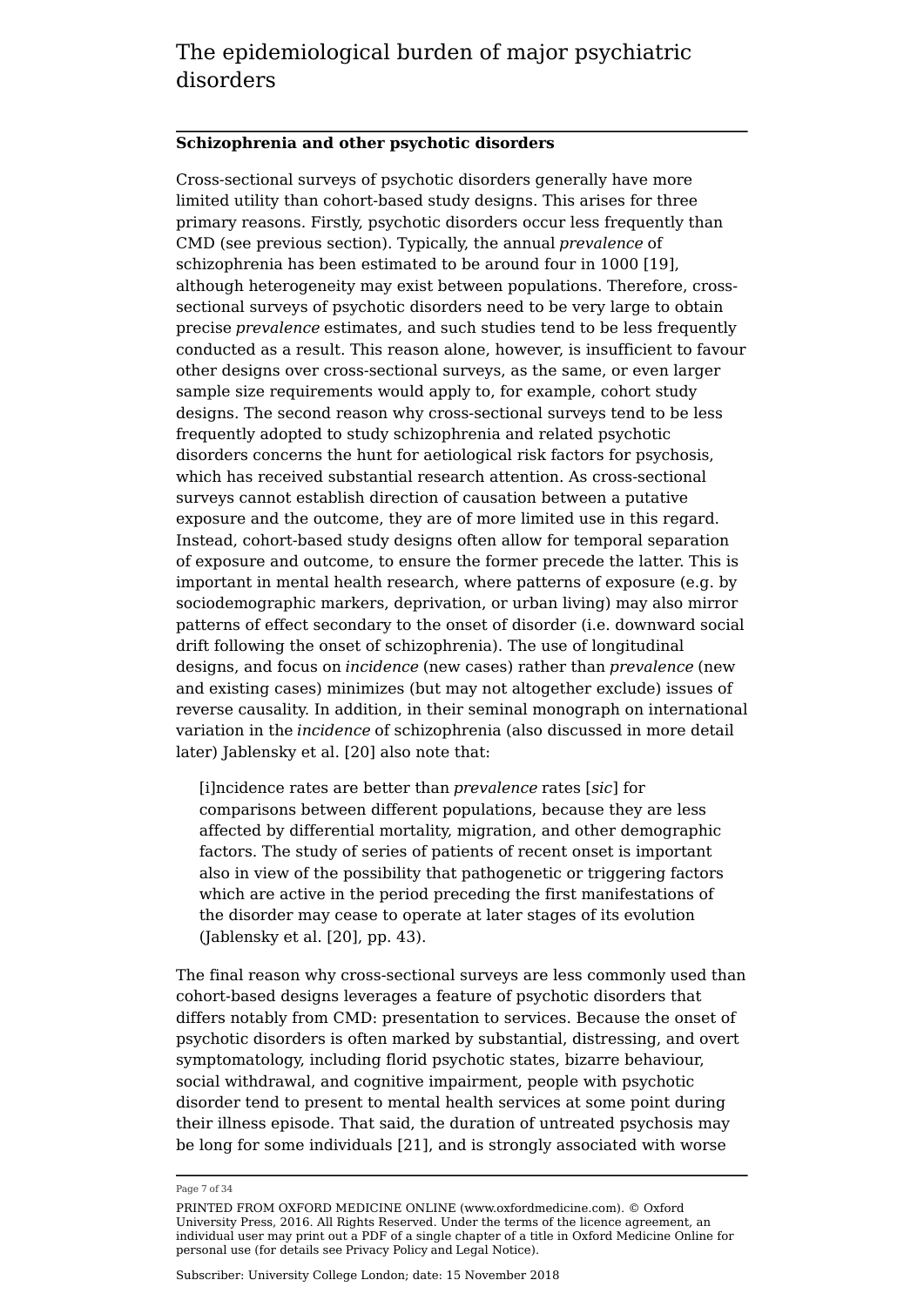outcomes [22]. Thus, unlike CMDs—where a substantial proportion of people may be untreated (and undetected)—people with psychotic disorders are more routinely picked up in hospital records, healthcare registers, and other routine databases. As a result, while cohort-based study designs of the *incidence* of psychotic disorders may need to be extremely large, they can achieve such sample size requirements in a cost-efficient manner by leveraging use of reliable healthcare databases. In this section, we briefly review some selected major epidemiological studies of psychosis *incidence* in the past 30 years, and highlight the main findings from these studies.

A landmark study in the understanding of the epidemiology of schizophrenia and other psychotic disorders was the World Health Organization's (WHO) Determinants of Outcomes of Severe Mental Disorders study, colloquially known as the 'ten-country' study [20]. The study was conducted between 1978 and 1981 in 12 international settings in ten countries, designed to apply a systematic methodology to—amongst other aspects—the *incidence* of disorder. The study employed a robust case-finding approach to identify all new cases in defined catchment areas over a 2-year period, which met International Classification of Diseases, Ninth Revision (ICD-9) criteria for non-organic psychotic disorders. Importantly, the study established that schizophrenia could be reliably identified as a feature of all populations where it was studied, from Nigeria to India to Denmark to Japan. Furthermore, its manifestations across these settings were marked more by their similarities than their differences, suggesting broadly consistent cultural validity to the nosological entity defined in ICD-9 as 'schizophrenia'. *Incidence* data of sufficient epidemiological quality were eventually available from eight (including rural and urban Chandigarh as two separate sites) of the 12 centres, which were considered to have 'fairly complete coverage … of the various "helping agencies" that were likely to serve as first-contact sites for psychotic patients' [20]. Importantly, the study identified a two- to threefold variation in the *incidence* of narrowly and broadly defined schizophrenia, respectively, across these international settings. *Incidence* rates thus ranged from 7 to 14 per 100,000 for narrowly defined schizophrenia, and from 15 to 42 per 100,000 for its broadly defined counterpart, typically referred to today as schizophrenia spectrum disorders (SSD). Such variation may allude to important underlying risk factors for disorder (e.g. ethnicity, see 'How patterns of *incidence* and *prevalence* of mental health disorders vary by ethnicity'). Nonetheless, despite this apparent variation, and its potential importance for advancing our understanding of the causes of schizophrenia, an unfortunate legacy of the WHO 'ten-country' was a general misinterpretation of its principal findings (it should be noted, not by the original authors) that the study showed no international variation in risk. This dogma was solely based on the findings for narrowly defined schizophrenia, which were underpowered to detect a statistically significant variation in *incidence* (but not broadly defined schizophrenia, which showed statistically significant variation  $(P < 0.05)$ ). The view that

Page 8 of 34

PRINTED FROM OXFORD MEDICINE ONLINE (www.oxfordmedicine.com). © Oxford University Press, 2016. All Rights Reserved. Under the terms of the licence agreement, an individual user may print out a PDF of a single chapter of a title in Oxford Medicine Online for personal use (for details see Privacy Policy and Legal Notice).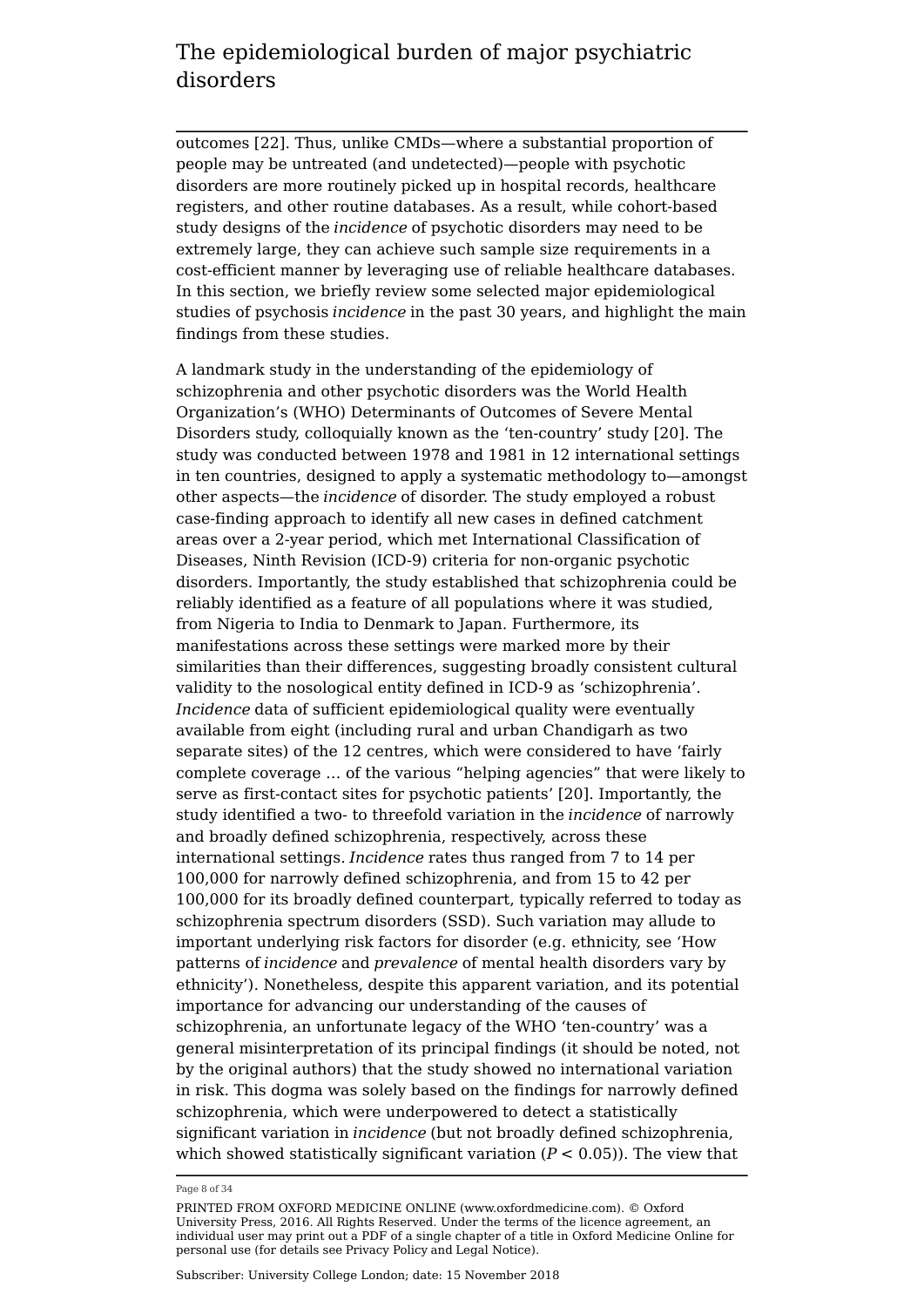psychotic disorders were invariant to place effects dominated much of the psychiatric literature for the next 20 years, and was used to advance exploration of the possibility that schizophrenia was almost entirely genetic in origin [23, 24].

A series of important studies conducted since the WHO ten-country study [20] have added a strong evidence base to show that schizophrenia and other psychotic disorders vary by robust, replicable factors, including age (higher during late adolescence and the early 20s), sex (higher among men), ethnicity (higher among minority groups, see 'How patterns of *incidence* and *prevalence* of mental health disorders vary by ethnicity'), and place (higher in people exposed to more urban, deprived environments). For comprehensive systematic reviews on these topics, see McGrath et al. (all aspects) [25], Kirkbride et al. (all aspects) [26], March et al. (variation by place) [27], Bourque et al. (variation by migration and generation status) [28], and Cantor-Graae and Selten (variation by ethnicity and migration) [29]. One important example, conducted in the UK, was the Aetiology and Ethnicity in Schizophrenia and Other Psychoses (AESOP) study [30]. That study used a broadly comparable design to the WHO study, and sought to ascertain the *incidence* of first-episode psychotic disorders in community settings in three defined catchment areas in the UK, South East London, Nottinghamshire, and Bristol, comprising a mix of urban, suburban, and rural environments. In that study, Kirkbride et al. [30] found that the *incidence* of non-affective psychotic disorders varied from 13.9 in Nottinghamshire to 40.5 per 100,000 in South East London, consistent with international variance in rates observed by Jablensky et al. [20], albeit on a national scale. Register-based *incidence* studies using prospectively designed national cohorts have also provided valuable epidemiological evidence about the *incidence* of disorders, most notably from Sweden and Denmark [31, 32, 33]. Linking entire population cohorts to hospital registers, such studies provide a powerful tool for the analysis of prospectively collected risk factors in relation to later mental health outcomes. Age-adjusted *incidence* rates of SSD from Sweden suggest that the rate in the background Swedish population is around 31 per 100,000 in women and 49 per 100,000 among men [31], reflecting known sex differences in the risk of psychotic disorders. *Incidence* rates of a similar or greater magnitude have been found for SSD in Danish registers [33], which were also able to estimate lifetime risk (similar to lifetime *prevalence*) at around 3.7% (similar for men and women).

Readers will note that the *incidence* and *prevalence* estimates obtained from these register-based cohort designs appear to be higher than comparable estimates of *incidence* from the first-contact studies described earlier (i.e. the WHO ten-country study, the AESOP study), or lifetime *prevalence* estimates from cross-sectional surveys. This pattern has been recently noted by Hogerzeil et al. [34, 35], using a dual firstcontact and register-based design in the same population. Several reasons for this discrepancy may exist, but register-based designs may be

Page 9 of 34

PRINTED FROM OXFORD MEDICINE ONLINE (www.oxfordmedicine.com). © Oxford University Press, 2016. All Rights Reserved. Under the terms of the licence agreement, an individual user may print out a PDF of a single chapter of a title in Oxford Medicine Online for personal use (for details see Privacy Policy and Legal Notice).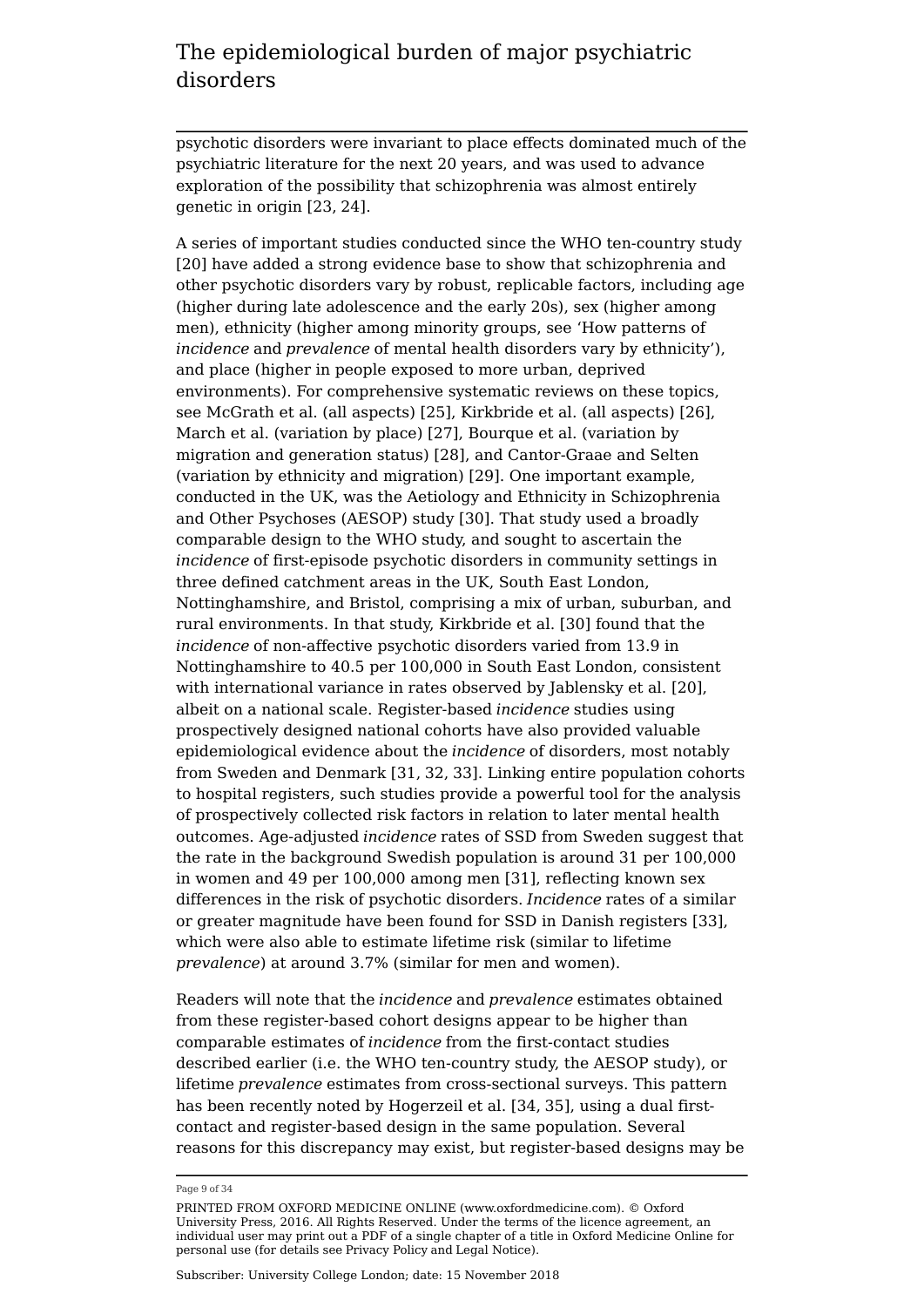more comprehensive in case identification, as 'hospital' registers will typically identify all people diagnosed with a disorder in a given healthcare system, including both in- and outpatient facilities. By comparison, first-contact designs, which rely on regular contact with a variety of secondary and tertiary care providers allied to mental health, may still be more likely to miss cases presenting to other parts of a healthcare system, unless these are also monitored. It is also possible that first-contact designs overestimate the population at risk (i.e. the denominator), because they typically take a static estimate of the population at risk at a single point in time (i.e. from a census or similar) and multiply this by the length of case ascertainment to approximate total person-years at risk [30]. This method thus ignores changes to the population at risk over time caused by entry to (owing to immigration, changes in birth and infant mortality rates) and exit from (emigration, adult mortality) the catchment area population. While such bias may be small over shorter periods of case ascertainment, they could be amplified over longer periods, or when coinciding with periods of rapid change in migration or mortality in the population. By contrast, via linkage to migration and death registers, register-based cohort studies can typically estimate the exact person-years at risk with a higher degree of precision. While these two reasons (better case finding and more precise denominator estimation) suggest that the higher rates observed in register-based cohort designs may be more reliable, we also note that first-contact designs can offer better validation of psychiatric diagnoses than register-based designs. First-contact studies, such as the WHO or AESOP studies, use standardized diagnostic assessments to validate any psychiatric diagnoses initially made in clinical settings to identify cases. By contrast, psychiatric case registers usually rely on clinical diagnoses made by mental health practitioners working in a variety of mental health settings, and may be more subject to inter-rater differences, and the vagaries of shifting diagnostic practices or sociocultural attitudes to mental health over time. While studies of register-based diagnoses for schizophrenia suggest they are valid for research purposes [36, 37], single-registry snapshots do not guarantee their validity for all psychotic (or psychiatric) disorders, or across all time periods, healthcare settings, or geographical locations. Allebeck (p. 390) suggests that these 'issues of validity and generalizability needs to be addressed for each specific study purpose' [38].

#### **Suicide**

Over 800,000 people die by suicide each year, making it an immense issue for global and public health. While we recognize the importance of understanding other suicidal outcomes, including suicidal thoughts, selfharm, and suicide attempts, we restrict this subsection to major studies of rates of completed suicide. Our focus here is, in part, because it represents the most severe suicidal outcome and, in part, because the available literature may be less subject to (although not free from [39]) under-reporting and detection biases than other suicidal outcomes. A

Page 10 of 34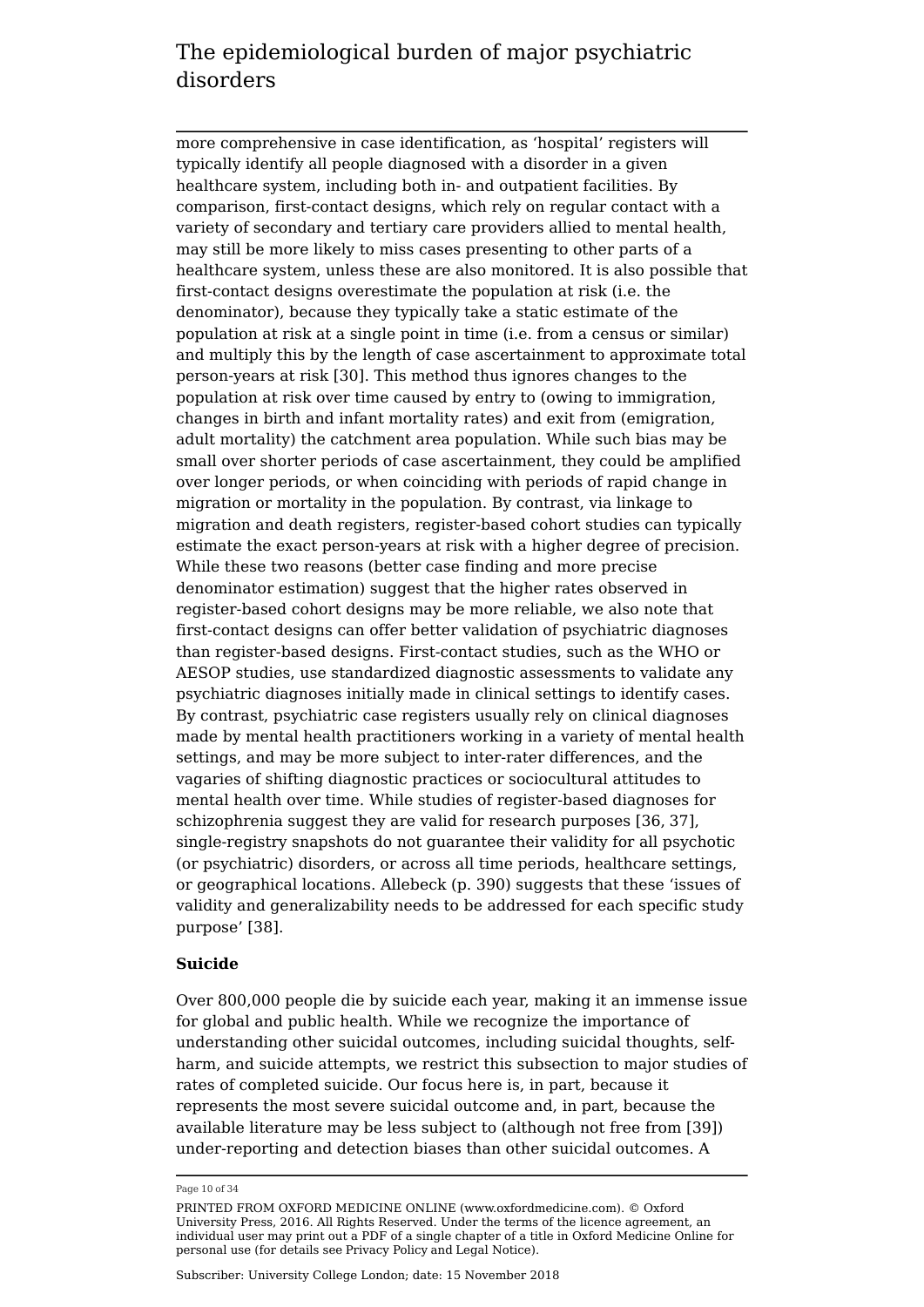larger literature on other important suicidal outcomes demonstrates how they contribute substantially to psychiatric morbidity in the general population, and particularly among young people [18, 40]. For *prevalence* examples, see the UK APMS (i.e. McManus et al. [18]), and the Australian population surveys [41], and for good reviews on this topic see Pitman et al. [40] and Evans et al. [42]).

Quantifying the overall burden of suicide is difficult, because rates vary by age, sex, ethnic group, and socio-economic position. Rates also vary cross-culturally and therefore by country, as well as over time. Nonetheless, since the 1960s and 1970s several studies, in several settings, have noted a decline in suicide among older people, with some more recent increases among young men, including in the UK, Japan, Australia, and New Zealand [43]. In the USA, although rates increased among young men between 1964 and 2013, the overall age pattern remains one of upward risk by age, with substantial peaks in men after 75 years of age. By contrast, rates for women are more uniform over age in the USA, as well as elsewhere [43]. Typically, suicide rates are about three times greater in men than women. This pattern is observed consistently in the UK, across all ages, where overall risks were estimated to be 16.6 in men and 5.4 in women per 100,000 of the population in 2015 [44]. Using the most recently available global estimates of suicide from WHO (2012) [45], age-standardized rates vary substantially worldwide, from fewer than 5 per 100,000 in much of North Africa, Southern Africa, Mexico, the Middle East, the Philippines, and Indonesia, to over 15 per 100,000 in parts of Russia and many countries in the former Soviet Bloc, East Africa, India, and Japan. For men, rates ranged from 0.6 per 100,000 in Saudi Arabia to 70.8 per 100,000 in Guyana; for women, rates ranged from 0.2 per 100,000 in Syria to 35.1 in the Democratic People's Republic of Korea [43]. Owing to these high rates, combined with large population bases, suicide in low- and middle-income countries are thought to account for around 75% of all suicides worldwide [45], making them a priority for global and public mental health.

Variations in suicide rates by person, place, and time are likely to occur for a variety of reasons, including changes in the availability of means, policy interventions, socio-economic factors, and other psychosocial stressors, as well as the influence of sociocultural customs, values, and norms. The occurrence of some of these factors—most notably, availability of means and socio-economic stressors—may partially explain the higher rates of suicide observed in rural compared with urban populations [46, 47, 48, 49], a pattern particularly pronounced amongst men [46, 47]. For example, higher suicide rates in rural parts of the USA, Canada, the UK, and Australia have been linked to the greater availability of firearms [47, 50, 51, 52, 53], whereas pesticide poisonings have been observed to be more common in rural parts of Taiwan and South Korea [54, 55]. Socioeconomic drivers of suicide rates are also important. There is accumulating evidence, for example, that economic recessions may impact on suicide rates through factors such as unemployment (see, e.g.,

Page 11 of 34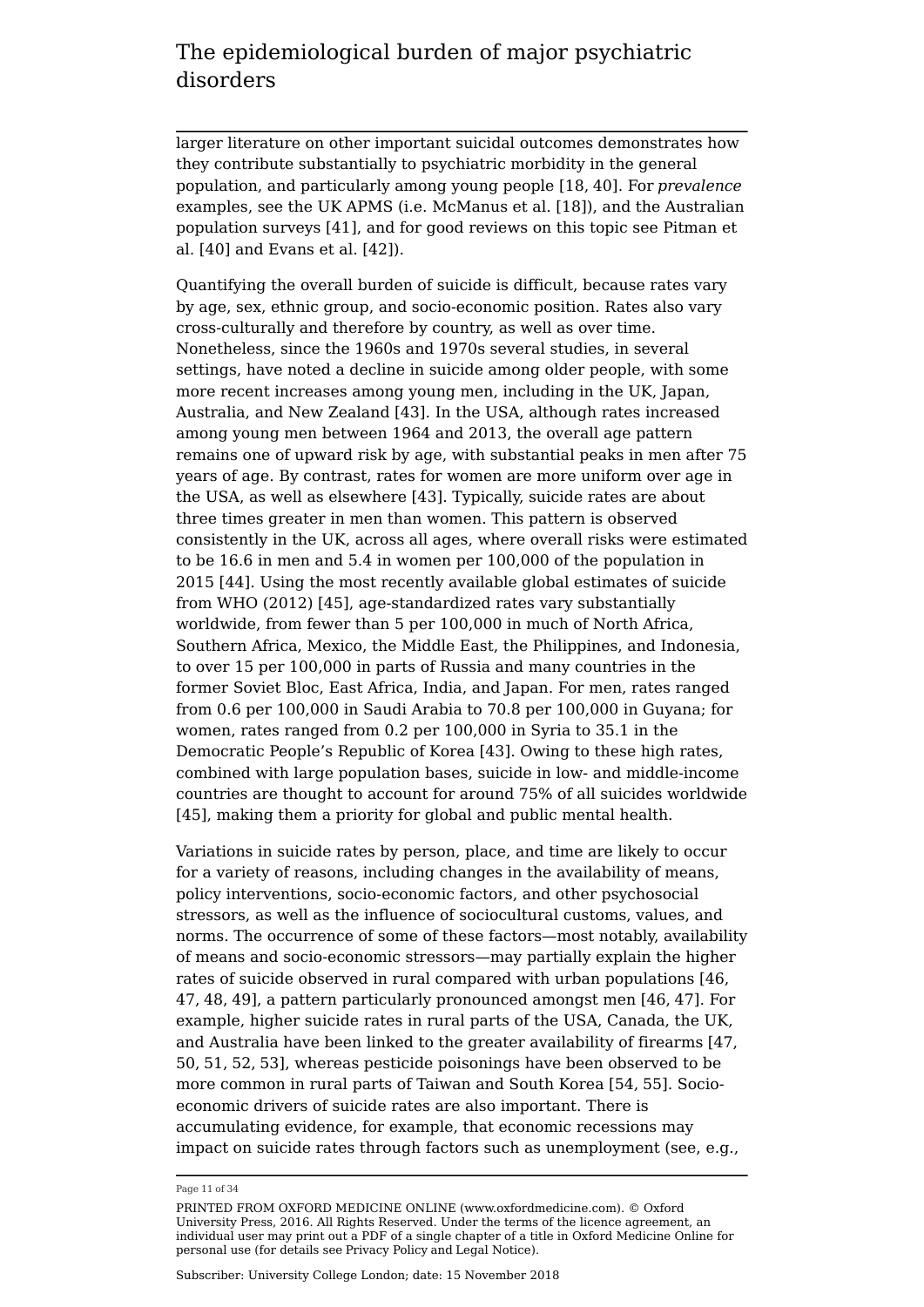Frasquihlo et al. [56]). In a further review of such evidence, the European Psychiatric Association [57] has suggested that various factors related to economic recession—including unemployment, indebtedness, precarious working conditions, inequality, housing security, and a loss of social cohesion (first noted in relation to suicide risk by Durkheim [58] in the nineteenth century)—are related to suicidal behaviours and a range of other mental health problems. Exposure to such factors is rarely distributed equitably throughout the population, and the authors suggest that certain high-risk groups, including working-age men and those of low socio-economic position, may bear a disproportionate burden of increased risk attributable to these effects, exacerbated during periods of economic recession. The European Psychiatric Association also noted that [57]:

the existence of well-developed social protection and health services is also relevant. In this way, countries with a consolidated welfare state appears [*sic*] to be less exposed to adverse health outcomes related to economic decline (Martin-Carrasco et al. [57] pp. 105).

Nonetheless, they also note that the direction of causality in the association between suicide, economic hardship, and previous psychiatric morbidity has yet to be fully established. While further research is clearly required here, if true, such findings suggest that during periods of economic recession, policy-level decisions that seek to reduce government expenditure through cuts to mental health services may increase suicide deaths and other mental health problems. To combat the economic impact of recession on suicide and other areas of psychiatric morbidity, the European Psychiatric Association concludes by suggesting several areas of policy intervention, including initiatives that maintain income support, create jobs and more stable working environments, and tackle housing instability and structural inequalities present in society (for a detailed explanation of possible interventions see Martin-Carrasco et al. [57]). We note that many of the drivers of, and interventions against, increased suicide rates during periods of economic recession will also apply to subgroups of the population at all points in time. Given the heterogeneity in suicide rates between person and place over time, one area of policy intervention to provide appropriate treatment response and service provision for affected individuals and groups is accurate population surveillance, using consistent definitions of suicide and accurate recording via routine health observatories. Such accurate surveillance systems—although more challenging to implement in some settings—would allow early detection of emerging high risk groups for suicide, thus more effectively informing mental health service provision.

#### **How patterns of** *incidence* **and** *prevalence* **of mental health disorders vary by ethnicity**



Page 12 of 34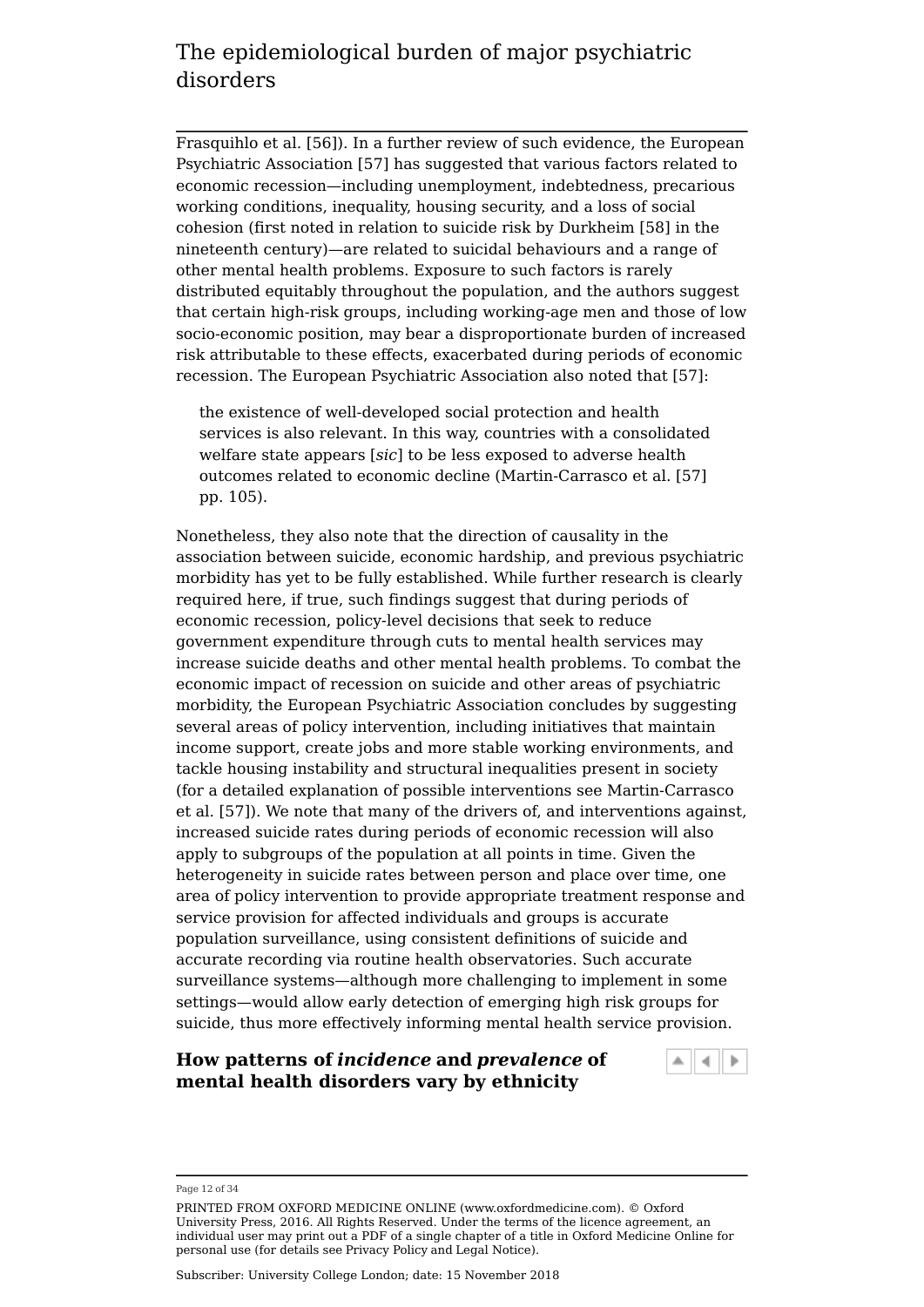The overall *incidence* and *prevalence* estimates highlighted in the first section may mask important heterogeneity within subgroups of the population. Closer investigation of groups that may be at increased risk is therefore important for public mental health and health service planning, and may also enrich our understanding of the aetiology of disorders. Ethnic variation in the *incidence* and *prevalence* of many health conditions has been widely documented [59], including psychiatric disorders. Early reports of high rates of hospitalization for schizophrenia, for example amongst Norwegians emigrating to the USA, date as far back as the 1920s [60]. Ethnic variation in mental illness was also identified in the aforementioned ECA study (see 'The burden of major psychiatric disorders'), which found that both the lifetime and 12-month *prevalence* of major mental disorders was higher among black respondents than those of white or Hispanic origin [61]. However, the study also noted that these ethnic groups tended to differ on important demographic characteristics (i.e. confounding), with black respondents more likely to be younger, poorer, and having less education than their white counterparts. In this section we briefly highlight the major epidemiological evidence describing any variation in the burden (*incidence* or *prevalence*) of CMD, psychotic disorders, and suicide by ethnicity and migration status.

#### **Common mental disorders**

Although a considerable literature exists on the overall *prevalence* of CMDs (see 'Common mental disorders'), until recently there has been little population-based investigation into ethnic variations in CMD [62]. Interestingly, the overall balance of evidence in regard to CMD does not provide consistent or conclusive evidence of ethnic variation.

Research from the USA initially suggested some ethnic variation in affective disorders existed. For example, the ECA study observed that rates of depression and dysthymia were higher in white and Hispanic groups than in black individuals [63]. However, this study did not find evidence for ethnic variation in bipolar disorder [63]. By contrast, the *prevalence* of depression across 23 countries in the European Social Survey was reported to be higher among ethnic minority groups (7.1%) than the majority-Caucasian population (5.9%) [64]. Meanwhile, research from another cross-sectional survey in England, known as EMPIRIC, noted some ethnic variation in the *prevalence* of CMD, although this was modest [62]. The APMS in England found that the higher CMD annual *prevalence* in ethnic minority groups was largely explained by sociodemographic confounders [65, 66]. In a meta-analysis on the relationship between mood disorders and migration, Swinnen and Selten concluded that, if anything, there was only a marginal increase in mood disorders amongst migrants overall (relative risk (RR) 1.38, 95% CI 1.17– 1.62) [67].

Page 13 of 34

PRINTED FROM OXFORD MEDICINE ONLINE (www.oxfordmedicine.com). © Oxford University Press, 2016. All Rights Reserved. Under the terms of the licence agreement, an individual user may print out a PDF of a single chapter of a title in Oxford Medicine Online for personal use (for details see Privacy Policy and Legal Notice).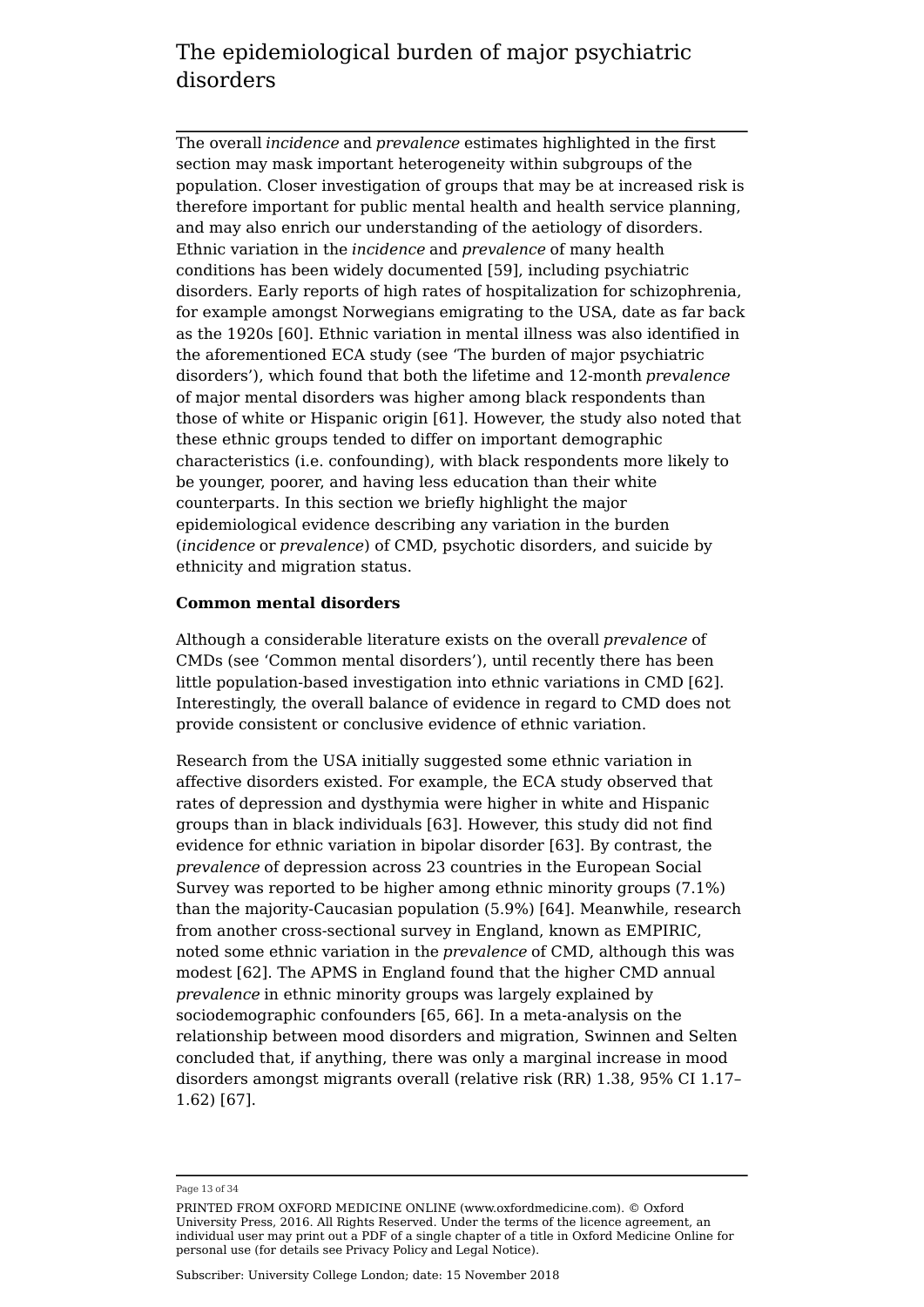Notwithstanding this mixed pattern, some authors have suggested that the experience of interpersonal racism and perceived racial discrimination in society are associated with CMD risk [68, 69]. UK-based research showed that the weekly *prevalence* of CMD increased significantly for Caribbean, Indian, Irish, and Pakistani ethnic groups who had experienced interpersonal racism compared with those reporting no harassment. This effect was particularly pronounced among ethnic minority women [68]. The study also found that the experience of employment-related discrimination increased the *prevalence* of CMD among many of these groups. Similarly, Bhui et al. found that CMD risk was highest among ethnic minorities who reported unfair treatment or racial insults [69]. This relationship was also demonstrated in the Netherlands, where perceived discrimination accounted for an estimated 25% of the depression risk for Turks and South-Asian Surinamese living in the Netherlands [70].

Variations in mental health service use by ethnicity for CMD have also been investigated. A detailed report using National Survey on Drug and Health Data revealed that access to care and quality of care varied according to ethnicity [71]. For example, white adults and those reporting mixed ethnicity were more likely to report using mental health services in the past year, to have a prescription for psychiatric medication, or to receive outpatient services than black adults [71]. Further research from the UK found that black and South Asian ethnic groups were less likely to have seen their doctor in the past year than white individuals, and even after controlling for symptom severity, black individuals were less likely to receive antidepressants than white individuals [65]. For people with depression in the past year in the USA, Latinos, Asians, and African Americans were less likely than non-Latino whites to have access to mental health treatment [72]. These minority groups were also less likely to have received adequate treatment for acute depressive episodes [72]. In general, ethnic minorities are less likely to receive care when they need it and are more likely to receive poor-quality care when they are treated [73]. These disparities in mental health care between ethnic groups could be driving ethnic differences in treated rates of mental health and mental illness, and, as such, public health policy must be developed to improve access to and quality of mental health care for ethnic minority groups.

Although the *prevalence* of CMD between different ethnic groups appears small, there is some evidence that first generation migrants (i.e. born abroad) may be at higher risk. For example, research from Sweden showed that migrants have increased CMD risk than native Swedes, although there was considerable between-group heterogeneity [74], with those from Finland and the Middle East at particularly elevated risk. Similarly, the Israel World Mental Health Survey found that the 12-month CMD *prevalence* was approximately double for migrants of North African or Asian origin than for European or American migrants, even after adjustment for socio-economic factors [75]. Other social determinants of

Page 14 of 34

PRINTED FROM OXFORD MEDICINE ONLINE (www.oxfordmedicine.com). © Oxford University Press, 2016. All Rights Reserved. Under the terms of the licence agreement, an individual user may print out a PDF of a single chapter of a title in Oxford Medicine Online for personal use (for details see Privacy Policy and Legal Notice).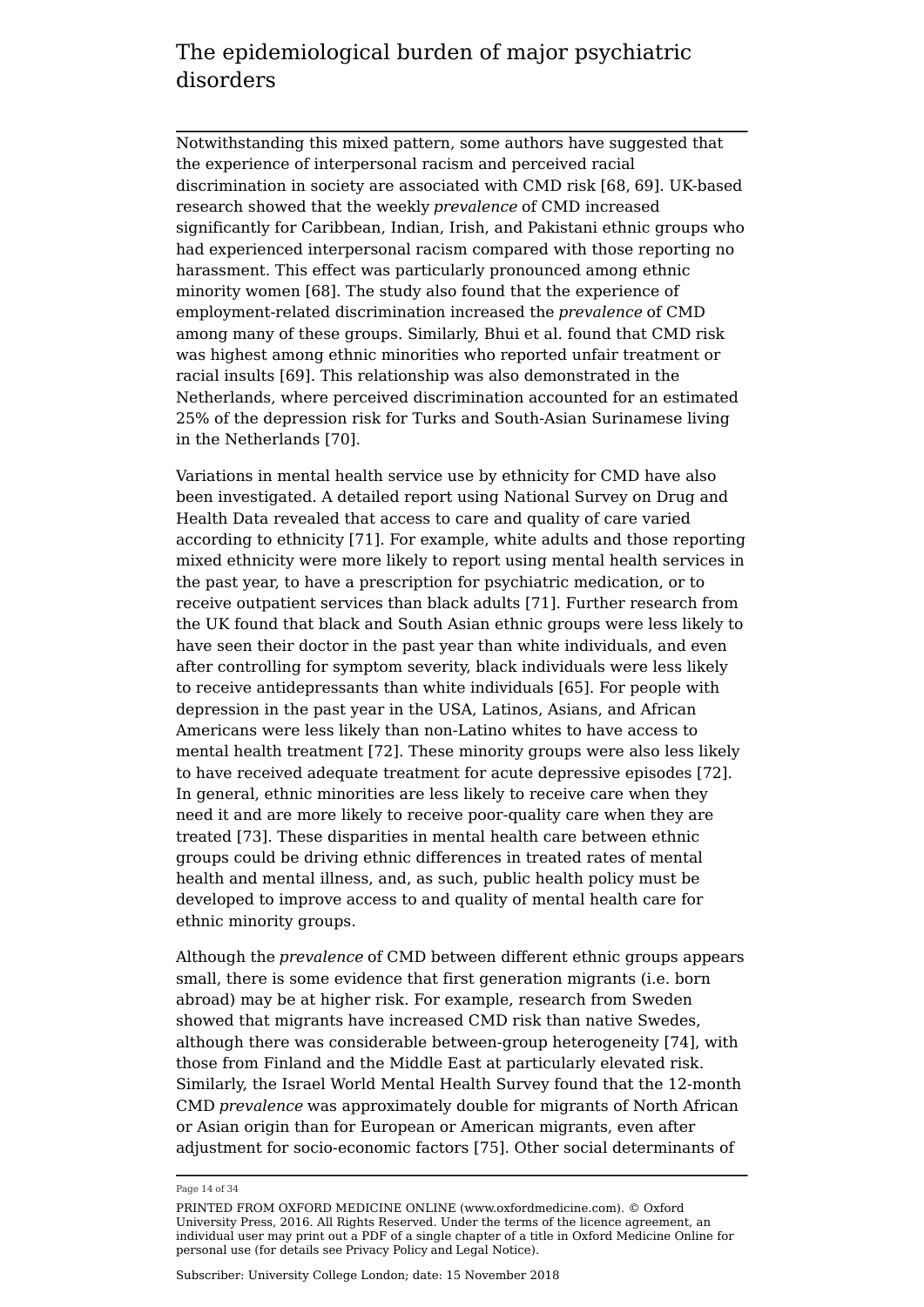health may underlie these differences, including the experience of structural or interpersonal discrimination. Furthermore, migration is often accompanied by a change in socio-economic position, and Das-Munshi et al. have proposed that downward intragenerational mobility (i.e. movement to a lower socio-economic position, including lower occupational or income status, during an individual's lifetime) is associated with international migration and increased vulnerability to CMD [76]. Other predisposing factors related to migration, including the economic circumstances in a migrant's country of origin, reasons for migration, and experiences in the host country may also play a role in differing CMD risk across migrant groups [77, 78].

Page 15 of 34

PRINTED FROM OXFORD MEDICINE ONLINE (www.oxfordmedicine.com). © Oxford University Press, 2016. All Rights Reserved. Under the terms of the licence agreement, an individual user may print out a PDF of a single chapter of a title in Oxford Medicine Online for personal use (for details see Privacy Policy and Legal Notice).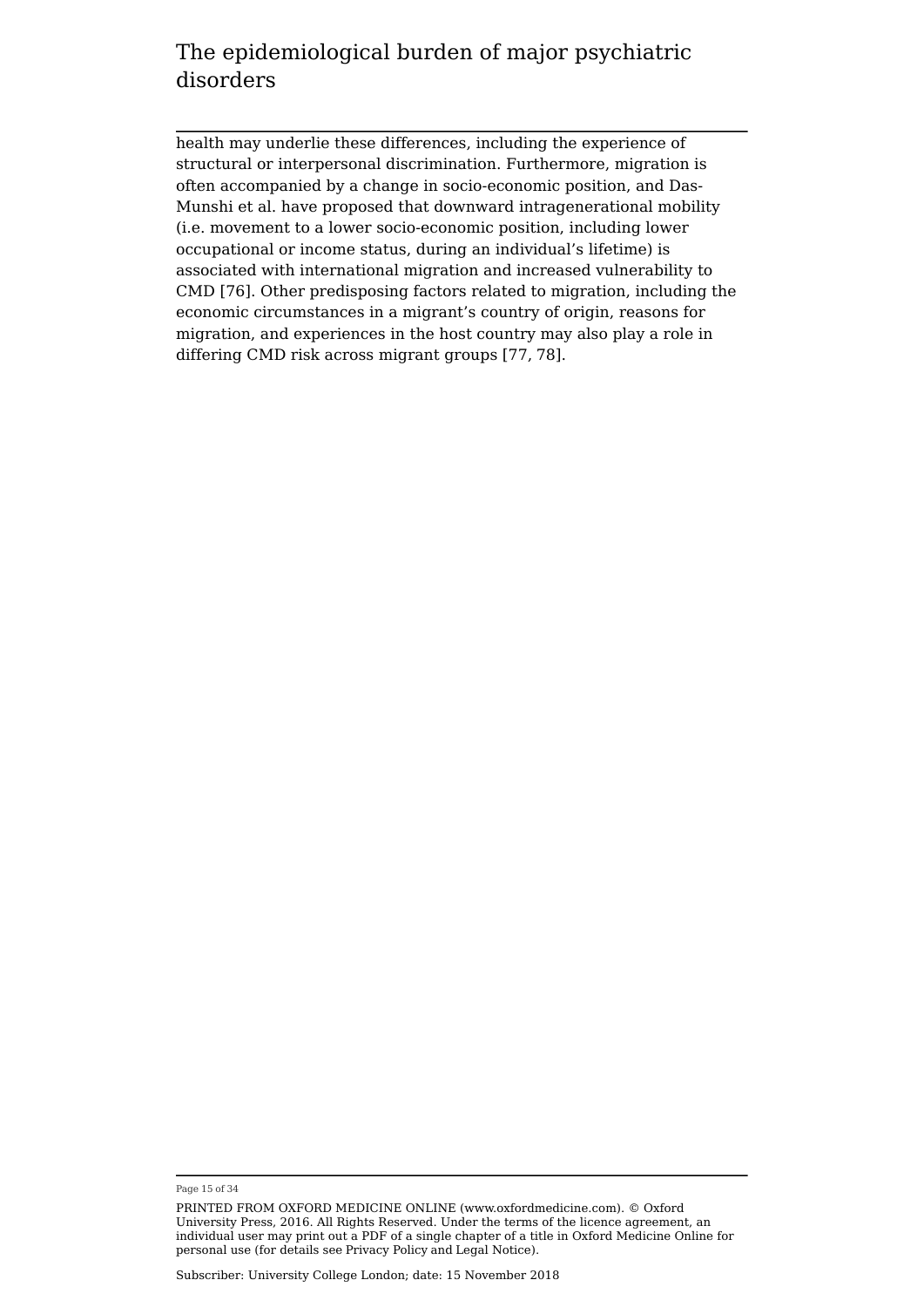#### **Psychotic disorders**

The elevated rates of psychotic disorders among ethnic minorities is one of the most replicated areas of psychiatric epidemiological research, providing clear and persuasive evidence that *incidence* rates are elevated in ethnic minority groups [79, 80, 81]. Some of the earliest evidence for this came from the seminal work of Ørnulv Ødegaard, who showed that migrant status was a risk factor for psychosis among Norwegians emigrating to Minnesota in the USA in the 1930s [60]. This finding has since been replicated, and extended to the descendants of migrants, in numerous settings [28, 29, 60, 82, 83, 84, 85, 86, 87], including the UK [26, 88, 89], Sweden [90, 91, 92], Denmark [82, 84], the Netherlands [93], the USA [94], Canada [86, 95], and Israel [96]. The AESOP study in the UK found that ethnic minority groups were at increased risk for all psychotic disorders, with black Caribbean and African groups at highest risk [97]. A replication of this finding in a separate sample in East London found these excess *incidence* rates persisted after adjustment for socioeconomic status [98]. A recent systematic review from England [26], where this issue has arguably been studied most often, suggests that the *incidence* of schizophrenia is around five times greater for people of black Caribbean (pooled RR 5.6, 95% CI 3.4–9.2) and African (pooled RR 4.7, 95% CI 3.3–6.8) backgrounds than white British people, with people from South Asian migrants (particularly Pakistani and Bangladeshi [98]) at around double the risk (pooled RR 2.4, 95% CI 1.3–4.5).

Research from the APMS study has shown that the *prevalence* of psychosis is also higher among black minority groups in the UK [66]. However, this study also suggested that the excess psychosis risk among some ethnic minority groups may be partly explained by socio-economic disadvantage [66], a finding only partially supported by comparable *incidence* studies.

The exact reasons for elevated risk of psychotic disorders among migrants and ethnic minority groups is still unknown (for good reviews of plausible hypotheses, see Bhugra [99], Fung et al. [100], and Morgan et al. [101]). The heterogeneity in risk between minority and migrant groups suggests that factors such as visible minority status, discrimination, or psychosocial adversity may be causally relevant to these differences. A meta-analysis found that the effect size was greater for migrants from developing versus developing countries (RR 3.3, 95% CI 2.8–3.9) [29]. One suggested explanation for higher rates among migrant groups is exposure to adversity in the country of origin, not limited to poverty, trauma, or political unrest. In support of this hypothesis, recent data from Hollander et al. demonstrated that refugees in Sweden are at even greater risk of schizophrenia than other non-refugee migrants from the same regions of origin [91]. Visible minority status may also contribute to ongoing adversities experienced by migrants and their descendants in their destination country following immigration [96, 102]. There are several other plausible mechanisms that may underpin these associations, including the suggestion that ethnic minority groups may be more likely

Page 16 of 34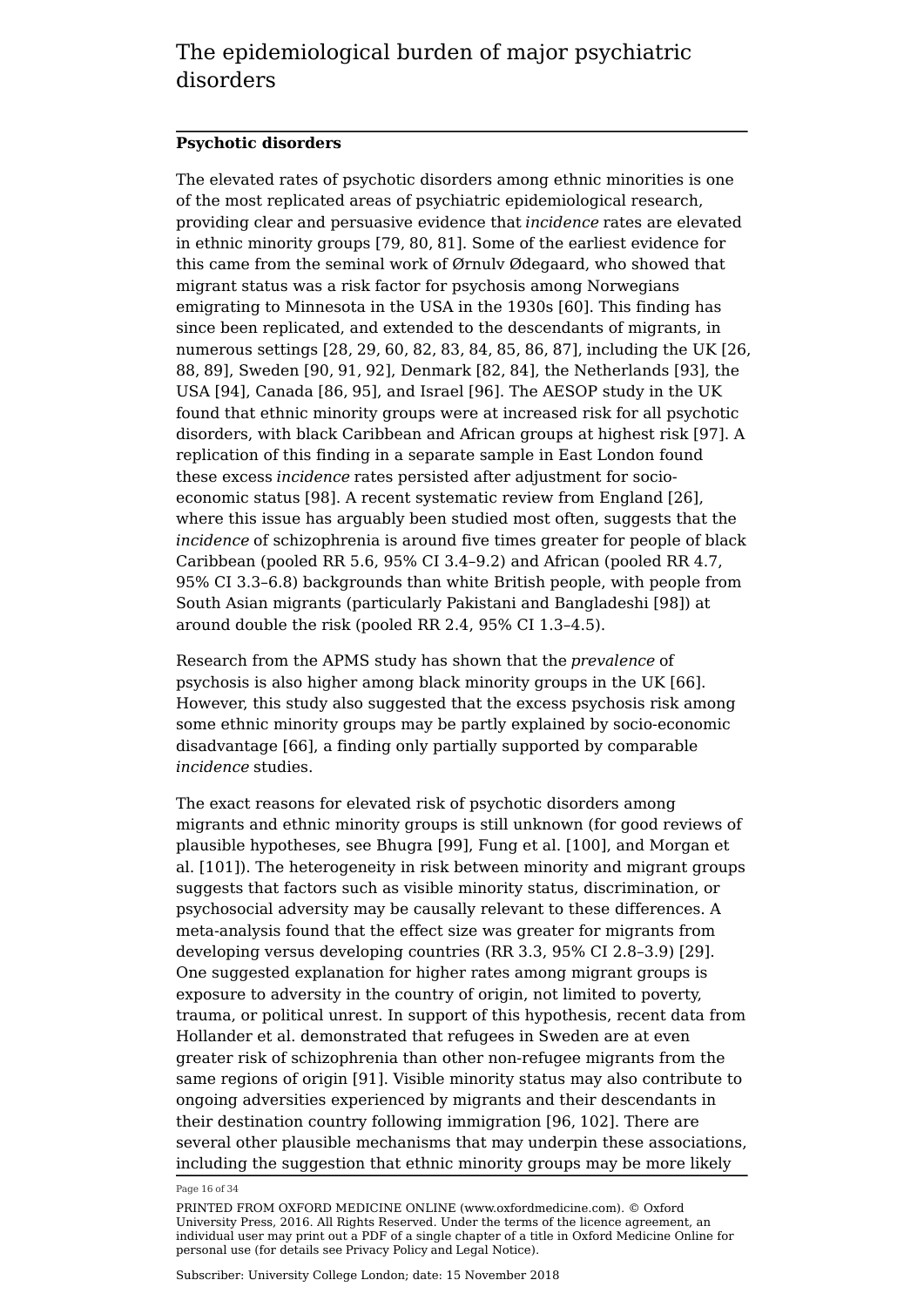to be misdiagnosed with a psychotic disorder than non-migrant groups. Although a body of indirect research does not support this idea (including the absence of differences in psychosis rates between people living in the Caribbean and the white British group in the UK [103, 104, 105], and similar symptomatic profiles by ethnicity at first presentation [106]), further research is required to examine all putative drivers of this public mental health tragedy [107].

Page 17 of 34

PRINTED FROM OXFORD MEDICINE ONLINE (www.oxfordmedicine.com). © Oxford University Press, 2016. All Rights Reserved. Under the terms of the licence agreement, an individual user may print out a PDF of a single chapter of a title in Oxford Medicine Online for personal use (for details see Privacy Policy and Legal Notice).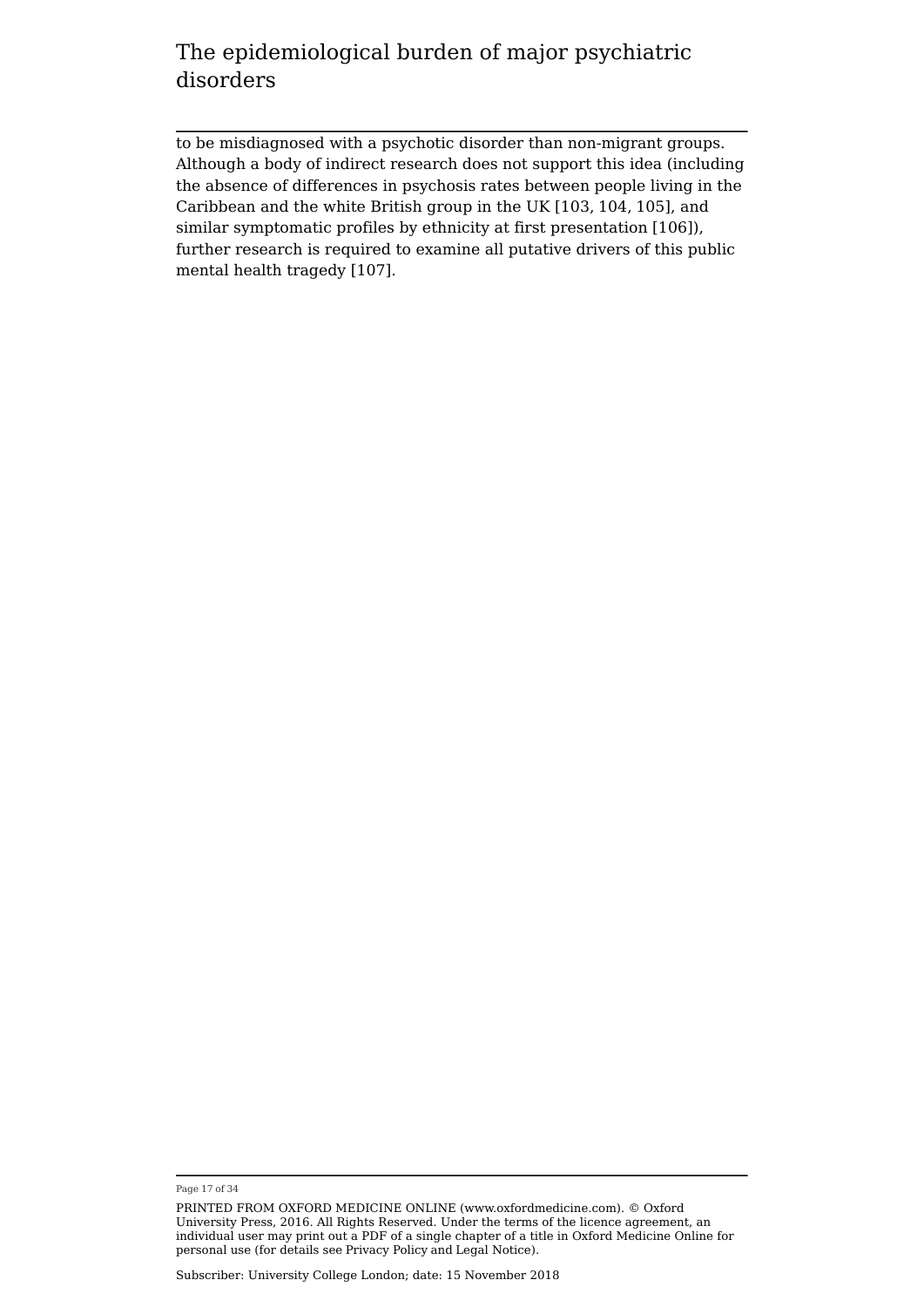#### **Suicide**

Despite the wide variation between countries in terms of overall suicide rates (see earlier 'Suicide' subsection), these aggregate estimates hide heterogeneity between groups within each country, including by ethnicity. In the UK, high rates of suicide have been demonstrated among black populations, as well as older South Asian women compared with the white British majority group [108]. Among past-year mental health service users, rates of suicide were lower among South Asians men but elevated for older South Asian women versus white individuals [109]. When stratified by age and sex, the research found that suicide rates were elevated among black Caribbean and black African men and women, as well as young women of South Asian origin [109]. In Sweden, suicide has been shown to be elevated among migrants and their children of Finnish (odds ratio (OR) $_{\rm migrants}$  1.4, OR $_{\rm children \ of \ migrants}$  1.7) or Western (including Norway, Denmark, Iceland, Germany, UK, USA, Canada) origin (OR<sub>migrants</sub> 1.2, O $\rm R_{children\ of\ migrants}$  1.7) [110].

Despite this variation, researchers since the 1920s have noted that suicide rates among immigrants were correlated with rates in their countries of origin [111]. This led researchers to hypothesize that migrants may 'import' their suicide risk [112, 113], as well as typical methods of suicide commonly found in their country of origin [113]. This evidence of the portability of suicide risk, coupled with evidence for the geographical differences in suicide rates between countries (see 'The burden of major psychiatric disorders') may strengthen genetic explanations of suicide risk, which posit that variation of rates between subgroups could be explained by genetic factors. Alternately, important socio-environmental factors that differ between the country of origin and host country may explain these findings [113]. Some studies have also suggested convergence of migrant suicide risk to the host country rate over time following immigration, perhaps owing to adopting new behavioural norms or sociocultural attitudes, which point to contextual and environmental risks for suicide [112, 114]. Others have suggested this may simply be explained by regression to the mean (the phenomenon where repeated measures vary non-systematically around the true mean, so unusually high or low measurements tend to be followed by measurements that are closer to the mean) [113, 115].

Globally, some of the highest rates of suicide are among Indigenous people in Australia, Canada, New Zealand, Greenland, and the USA [116, 117]. Estimates from Australia showed that the rates among Indigenous peoples was more than twice as high as those for non-Indigenous Australians [118]. For Inuit peoples, a group of Indigenous peoples in Canada, the suicide rate is 11 times higher than the Canadian average [119].



#### Page 18 of 34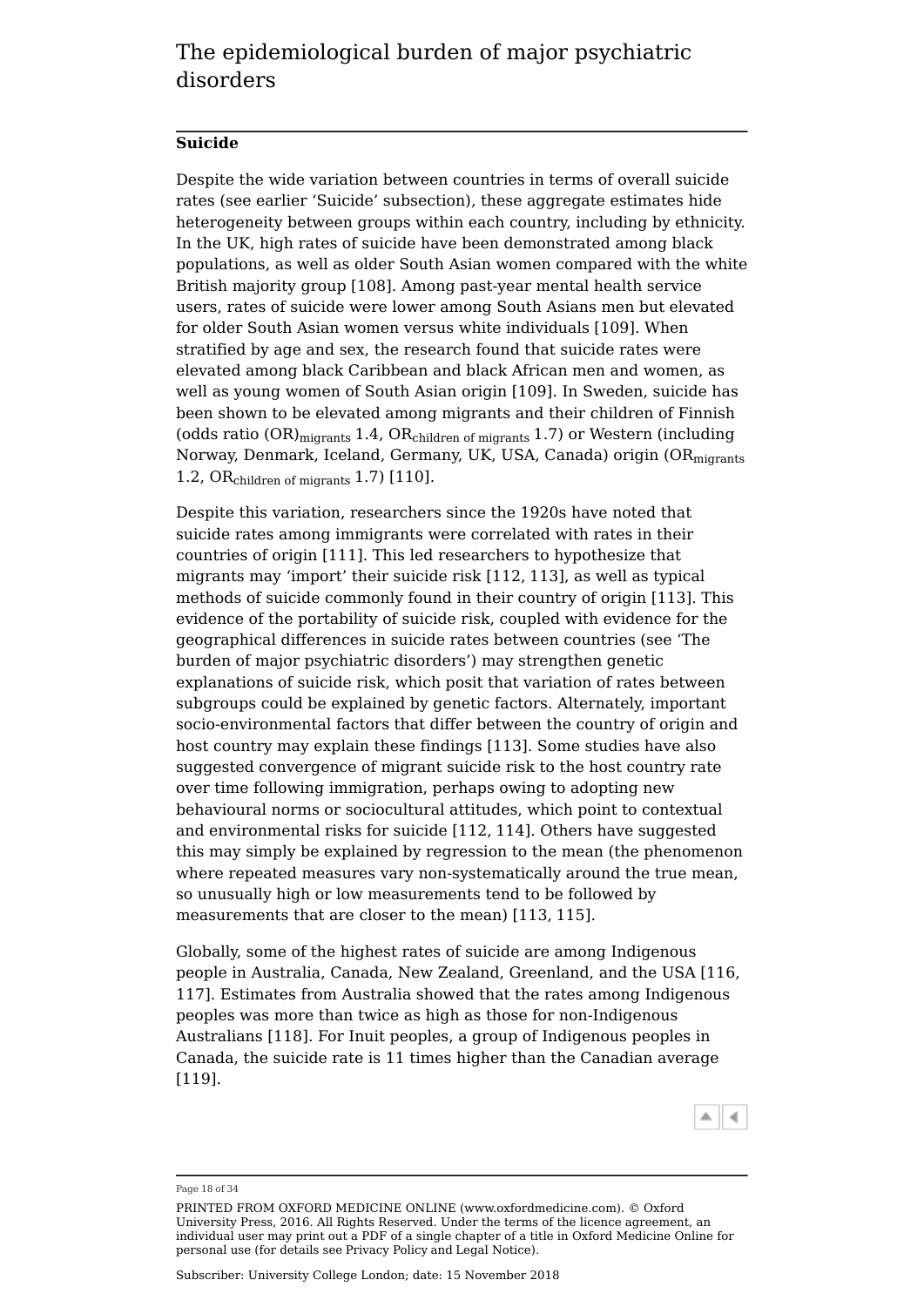#### **How the epidemiological burden of major psychiatric disorders translates into the potential for intervention**

In section 'The burden of major psychiatric disorders' we provided an overview of the burden of major psychiatric disorders worldwide, and how these varied by the tenets of person and place. In the previous section, we gave greater detail on how these psychiatric disorders varied by migration and ethnicity, two factors along which there is considerable inequality in how the mental health burden is shared within populations. While a major goal of psychiatric epidemiology is to elucidate the underlying risk factors that cause these inequalities, it is also important to consider what impact the prevention of excesses risks may have on the global burden of psychiatric disorders. By doing so, psychiatric epidemiology can inform public mental health, policy interventions, and health service planning. In this section we consider, briefly, a thought experiment, by asking *if a risk factor for psychiatric disorder could be removed from the population, assuming causality, what proportion of cases could be prevented?* This question lies at the heart of the formula for the *population attributable risk* (PAR), which jointly considers the *measure of association* (i.e. a risk ratio), as well as the level (*prevalence*) of the exposure in the population [3]. Specifically, PAR estimates the reduction in *incidence* of an illness that would be achieved if the population was not exposed to the risk factor [3]. While PAR is useful for translating epidemiological risks into *measures of impact* for public health, it is based on a number of assumptions, including that a causal relationship between exposure and outcome exists, that removal of the exposure has a direct reduction on the outcome, and that the risk factor itself is modifiable (see Greenland and Rothman [3] and Rockhill et al. [120] for more coverage of these issues). Clearly, the latter is—depending on interpretation—both impossible and potentially troubling with respect to the issues of migration and ethnicity discussed in the previous section. This makes the search for the drivers of the increased risks for some migrant and ethnic minority groups an imperative issue for contemporary psychiatric epidemiology. If we can move closer to the identification of these risk factors, we can get a better handle on their public mental health impact. Nonetheless, PARs for the respective roles of migration and ethnicity in relation to psychiatric disorders (see later) may still be ideologically useful, as beacons for the potentially preventable burden of disorder in the population, if all underlying factors could be identified and prevented.

One challenge with applying research to public health interventions is that often the risk factors with the highest predictive power at the individual level (i.e. a large risk ratio) have a small population impact (i.e. because they are rare). Thus, epidemiological evidence that takes into account the magnitude of risk introduced by a risk factor, as well as the exposure patterns in the population is a powerful tool for public health intervention. Furthermore, PARs can be used to indicate the type of prevention strategies that may be most amenable to a given intervention.

Page 19 of 34

PRINTED FROM OXFORD MEDICINE ONLINE (www.oxfordmedicine.com). © Oxford University Press, 2016. All Rights Reserved. Under the terms of the licence agreement, an individual user may print out a PDF of a single chapter of a title in Oxford Medicine Online for personal use (for details see Privacy Policy and Legal Notice).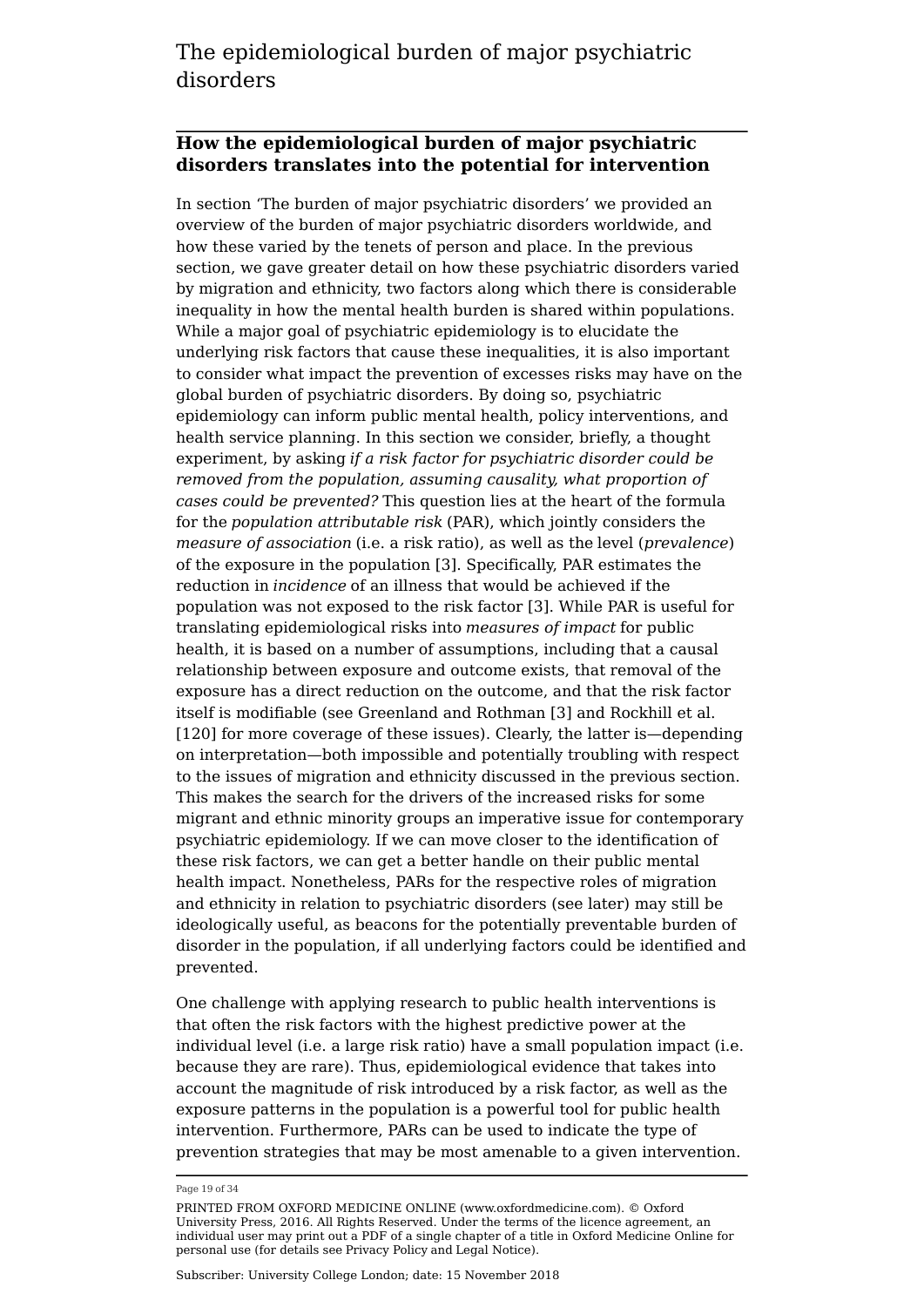For example, as Geoffrey Rose made clear in his seminal 1984 lecture [121], population-level strategies may take priority over individual highrisk prevention approaches, when 'a large number of people at a small risk may give rise to more cases of disease than the small number who are at high risk'. This *prevention paradox* speaks to why the use of PAR can be important for public health interventions, as it provides a metric of which factors could result in the greatest potential impact.

Page 20 of 34

PRINTED FROM OXFORD MEDICINE ONLINE (www.oxfordmedicine.com). © Oxford University Press, 2016. All Rights Reserved. Under the terms of the licence agreement, an individual user may print out a PDF of a single chapter of a title in Oxford Medicine Online for personal use (for details see Privacy Policy and Legal Notice).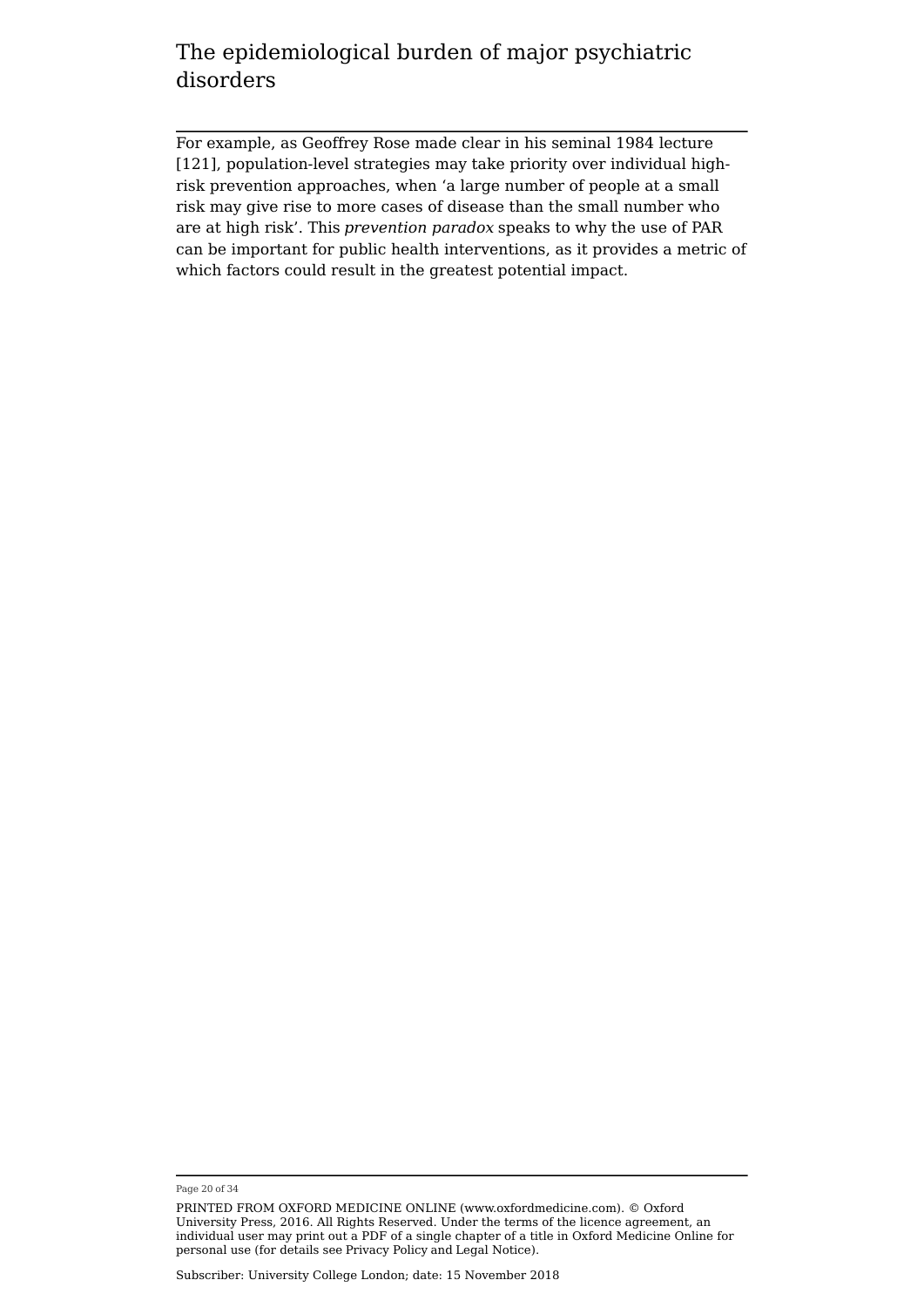#### **Common mental disorders**

Considering the wide range of risk factors for CMD, knowledge of PAR can potentially be used to help prioritize interventions and make informed use of limited public health resources. The multifactorial causes of CMD mean efforts to target high-risk individuals may be less effective from a public health perspective than population-based approaches. However, one major issue in designing such interventions is the level of unmet psychiatric need in the community which may never present to mental health services. Recognizing that previous episodes of depression and anxiety are one of the strongest predictors of future risk, the National Health Service in England launched a new model for treating psychological distress in the population in 2008, known as adult Improving Access to Psychological Therapies (IAPT). These services are designed to offer a stepped-care, evidence-based approach to treatment appropriate to the presenting psychological distress, including cognitive behavioural therapy and other treatments for which there is sufficient evidence as recommended by the National Institute for Health and Care Excellence [122]. These therapies are delivered by trained, accredited practitioners. Importantly, one major focus of IAPT provision is ease of access and use of the service. The national IAPT service model is designed to be highly accessible, with low barriers to entry (both selfreferrals and referral via primary care are accepted), with services delivered by guided self-help, via telephone or in person, depending on the severity of the presenting symptoms. IAPT services also offer access to an employment adviser to reduce unemployment and lost work days, through both absenteeism and presenteeism. The IAPT intervention is designed to foster greater adherence to the intervention, be cost-effective (although whether it achieves this is unclear [123]), reduce stigma, and, most importantly, uses psychological approaches that have been shown to improve mental health outcomes for a larger proportion of society than would previously have had access to services [124, 125].

Elsewhere, other approaches to CMD prevention have identified targets for prevention. Research on adolescents in the USA, for example, has shown significant PARs across many areas, including interpersonal relationships (e.g. low family connectedness, including low understanding (PAR 31%), low attention (PAR 29%), and low paternal warmth (PAR 23%)); affect regulation and cognition (e.g. baseline depressed mood (PAR 39%)); delinquent/near-delinquent activities (e.g. early sexual relationships (PAR 41%)); and low levels of constructive community involvement conferred significant PAR to adolescent depression (e.g. not attending youth group (PAR 36%)) [126]. The PAR estimates from this study demonstrate that there are many risk factors from multiple domains that increase the risk of CMD. Further, this information can guide the focus of preventative interventions to areas such as family connectedness or constructive community engagement. Similarly, Goodman et al. [127] demonstrated that socio-economic factors contributed a significant PAR to adolescent depression: 40% and 26% for education and income,

Page 21 of 34

PRINTED FROM OXFORD MEDICINE ONLINE (www.oxfordmedicine.com). © Oxford University Press, 2016. All Rights Reserved. Under the terms of the licence agreement, an individual user may print out a PDF of a single chapter of a title in Oxford Medicine Online for personal use (for details see Privacy Policy and Legal Notice).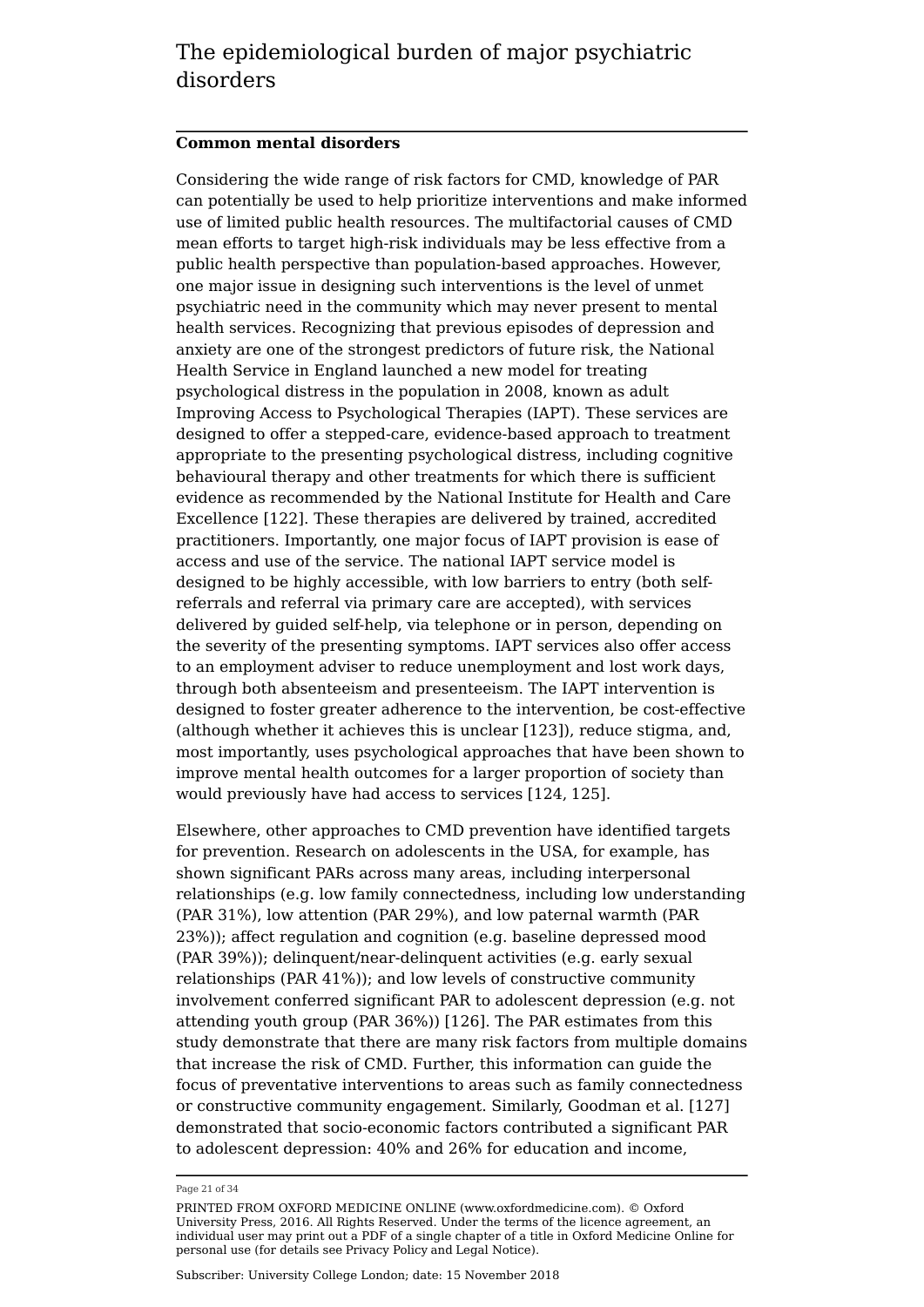respectively [127]. If these socio-economic factors are causal, we would expect substantial reductions in the *incidence* of CMD if effective interventions were put in place to remove the damaging effect of these risk factors, including approaches highlighted in the WHO report on effective interventions and policy options for preventing mental disorders. The WHO has compiled a report highlighting the evidence for effective interventions and policy interventions on housing, education, or economic insecurity that have been shown to reduce the burden of CMD [128, 129].

#### **Schizophrenia and other psychotic disorders**

Both ethnic minority status and urbanicity have been identified as important risk factors for schizophrenia and other psychotic disorders, and the PAR for these two risk factors have been estimated in the UK [130]. In terms of ethnicity, the paper suggested that up to 22% of cases of psychotic disorders could be prevented if we were able to identify and remove all exposures that underlie the elevated risk of psychosis in ethnic minority populations. Furthermore, if it were possible to identify and remove all factors associated with the elevated risk among those living in urban environments, 27% of cases of non-affective psychosis could be prevented [130]. When considered together, the joint PAR for ethnicity and urbanicity in relation to non-affective psychosis was over 60% [130], reflecting possible synergistic effects between these two exposures. However, while these high PAR estimates suggest that urbanicity and ethnicity may be important targets for population strategies, the authors point out that it is the underlying drivers of risk that these markers represent which need to be identified, tested, and established as causal mechanisms for psychosis. Furthermore, any prevention strategy targeting a non-specific exposure such as 'urban living' is unlikely to be practical or cost-effective given the absolute *incidence* of psychotic disorders [130].

#### **Suicide**

The *prevention paradox* is clearly demonstrated in suicide prevention efforts. The robust association between psychiatric disorders and suicide has led many suicide prevention efforts to focus on individuals with mental illness, as they have high risk of suicide, despite the relatively low population *prevalence* of mental illnesses. By contrast, socio-economic factors, like education, income, social exclusion, or deprivation, are more distally associated with suicide risk, but because they are more commonly distributed in the population, efforts to make even small improvements in socio-economic conditions have the potential to substantially reduce suicide risk, if causal.

In their systematic review, Li et al. estimated the *population attributable risk* associated with psychotic disorders and socio-economic factors were of similar magnitude [131]. For example, the PAR in males for low educational achievement was 41% and low occupational status was 33%, whereas the PAR for affective disorders was 26% and substance use

Page 22 of 34

PRINTED FROM OXFORD MEDICINE ONLINE (www.oxfordmedicine.com). © Oxford University Press, 2016. All Rights Reserved. Under the terms of the licence agreement, an individual user may print out a PDF of a single chapter of a title in Oxford Medicine Online for personal use (for details see Privacy Policy and Legal Notice).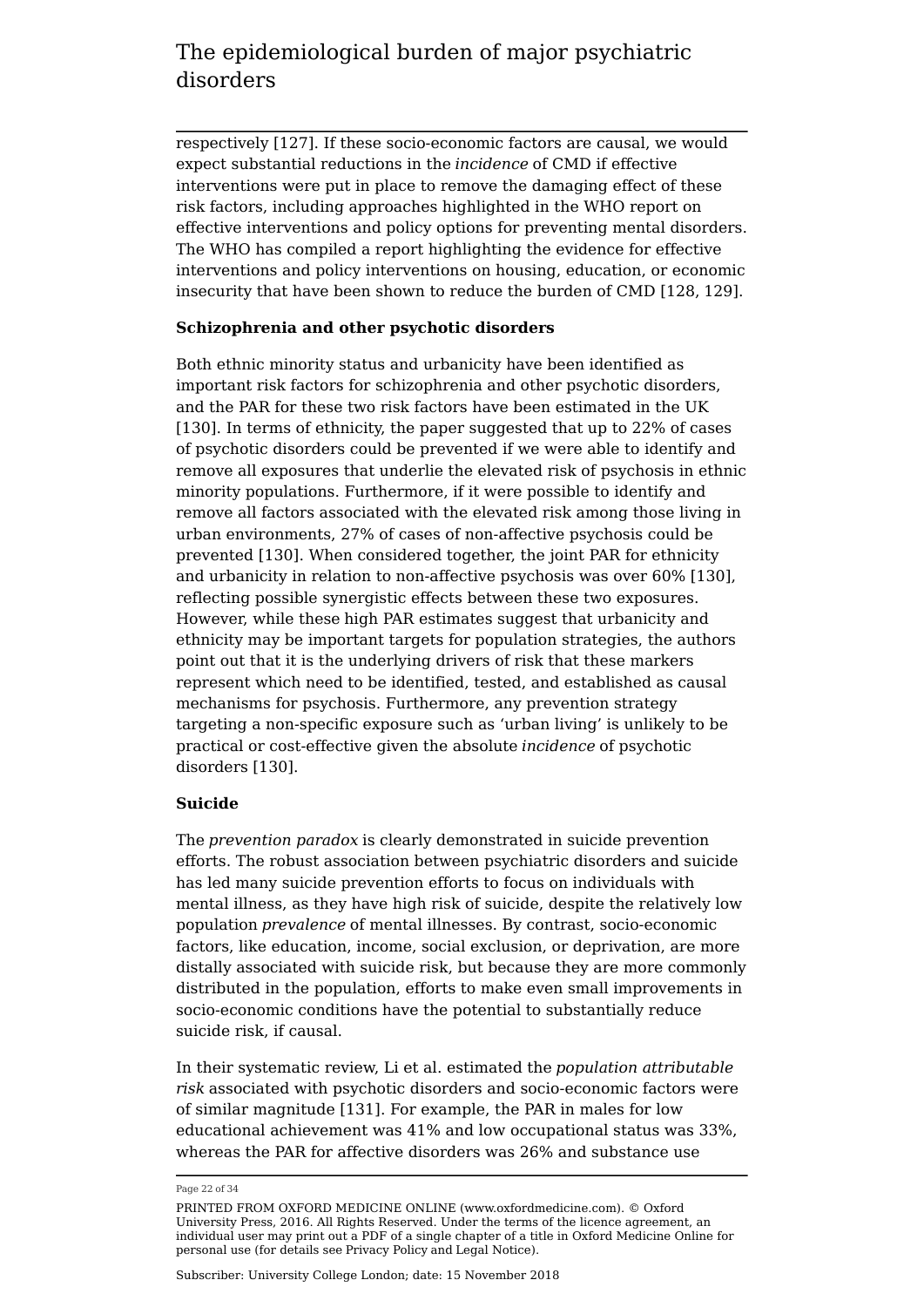disorders was 9% [131]. Similar findings were also observed in females, suggesting that prevention strategies focusing on either would produce similar population-level effects on suicide [131]. This finding was replicated in Denmark using population registers, and the authors indicated the evidence highlights the need to combine suicide prevention programs that focused on both high risk groups (i.e. with mental illness), and on population interventions targeting unemployment and improving social cohesion [132].

#### **Public mental health and variation in rates by ethnicity**

In this chapter, we have paid particular attention to how the rates of schizophrenia and other psychotic disorders, CMD, and suicide vary by ethnicity, most notably for psychotic disorders. This issue has a particular public mental health challenge, given the inequality in risk faced by some ethnic minority groups. Ethnicity is not, of course, a modifiable risk factor, making it vital to consider why the health of minority populations is negatively influenced when thinking about putative intervention strategies to reduce harm. Mental health promotion and illness prevention efforts need to first identify the mechanisms that drive the increased rates in ethnic minority groups, and then find effective interventions to mitigate this risk. To use the well-known analogy in public health, we can design culturally sensitive and appropriate interventions that pull people out of the stream; however, it is important for us to consider what is causing so many to fall into the stream in the first place. There is an ethical imperative in public health to pay attention to large systemic shifts that are required to remove the excess burden of mental illnesses among ethnic minority populations. This requires crosssectoral, intersectional efforts, as the reasons certain population groups are more likely to end up in the 'stream' of poor mental health have to do with systems of power, privilege, advantage, and systemic racism that are rooted in legacies of discrimination and disadvantage. The intersectionality lens is an important consideration as risks, like ethnic minority status, urban living, and low socio-economic status, tend to cluster, further exacerbating the increased risks. At minimum, 'preventive interventions must not directly affirm or contribute to inequality or injustice' [133]. However, an ethical approach insists that we go beyond this to actively promote equity and justice. While there does not seem to be any simple answers for how to address these systemic issues of power and injustice that may be contributing to increased risks of major psychiatric outcomes for marginalized populations, researchers and public health professionals need to continue to identify putative social and environmental determinants of mental health in order to build an evidence base around the potentially modifiable risk factors upon which we can intervene to improve population mental health.

#### **References**

#### Page 23 of 34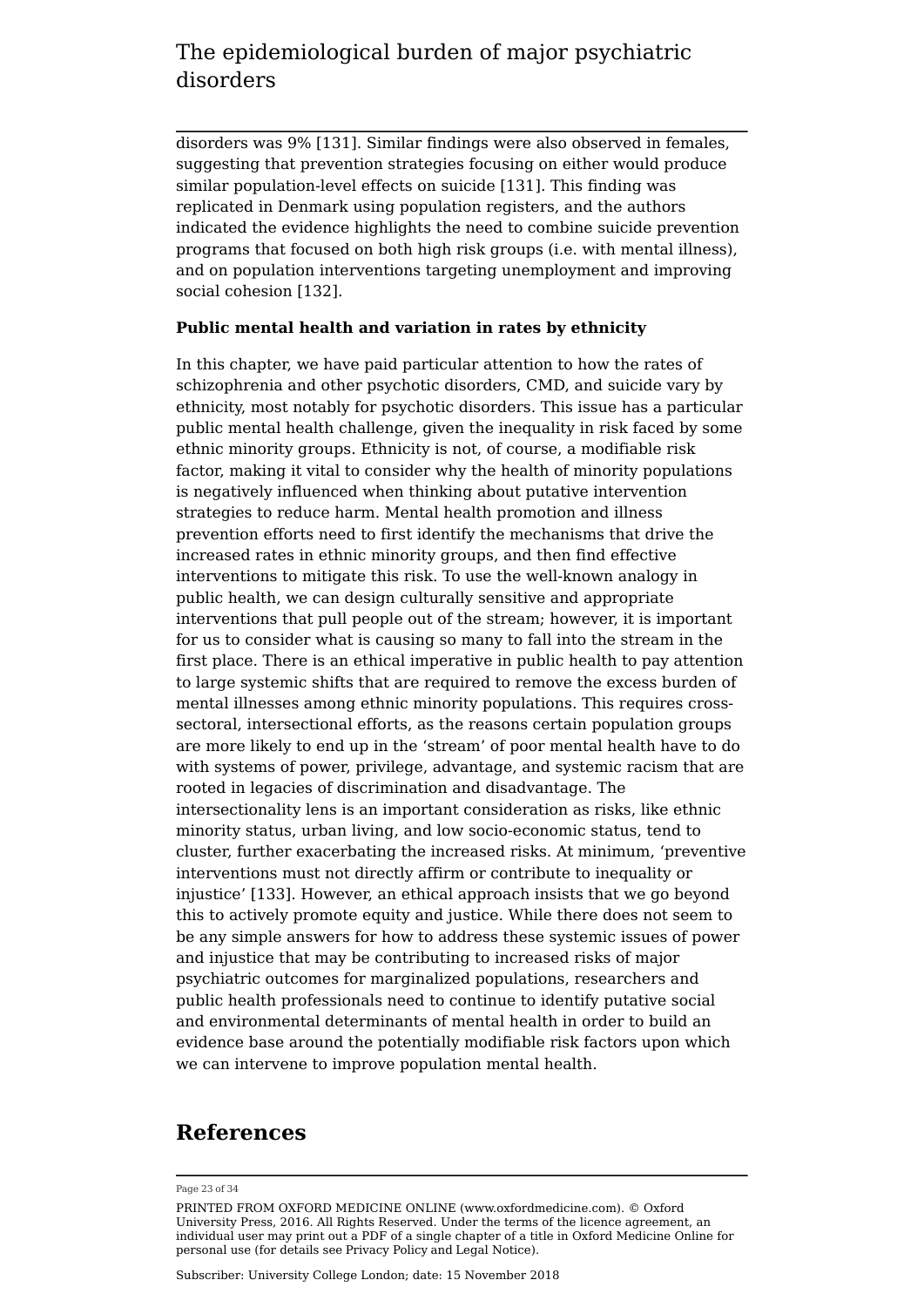1. Porta M (ed.). *A Dictionary of Epidemiology*. 6th ed. Oxford: Oxford University Press, 2016.

2. Tripepi G, Jager KJ, Dekker FW, Wanner C, Zoccali C. Measures of effect: relative risks, odds ratios, risk difference, and "number needed to treat." *Kidney Int* 2007; 72: 789–791.

3. Greenland S, Rothman KJ. Measures of effect and measures of association. In: Rothman KJ, Greenland S (eds). *Modern Epidemiology*. 2nd ed. Philadelphia, PA: Lippincott Willams and Wilkins, 1998, pp. 47– 66.

4. Perez L, Künzli N. From measures of effects to measures of potential impact. *Int J Public Health* 2009; 54: 45–48.

5. Vos T, Allen C, Arora M, et al. Global, regional, and national incidence, prevalence, and years lived with disability for 310 diseases and injuries, 1990–2015: a systematic analysis for the Global Burden of Disease Study 2015. *Lancet* 2016; 388: 1545–1602.

6. Laursen TM, Munk-Olsen T, Vestergaard M. Life expectancy and cardiovascular mortality in persons with schizophrenia. *Curr Opin Psychiatry* 2012; 25: 83–88.

7. Kirkbride JB, Jackson D, Perez J, et al. A population-level prediction tool for the incidence of first-episode psychosis: translational epidemiology based on cross-sectional data. *BMJ Open* 2013; 3: 1–14.

8. Steel Z, Marnane C, Iranpour C, et al. The global prevalence of common mental disorders: a systematic review and meta-analysis 1980-2013. *Int J Epidemiol* 2014; 43: 476–493.

9. Regier DA, Myers JK, Kramer M, et al. The NIMH Epidemiologic Catchment Area program. Historical context, major objectives, and study population characteristics. *Arch Gen Psychiatry* 1984; 41: 934–941.

10. Kessler RC, Demler O, Frank RG, et al. Prevalence and treatment of mental disorders, 1990 to 2003. *N Engl J Med* 2005; 352: 2515–2523.

11. Regier DA, Boyd JH, Burke JD, Jr, et al. One-month prevalence of mental disorders in the United States. Based on five Epidemiologic Catchment Area sites. *Arch Gen Psychiatry* 1988; 45: 977–986.

12. Regier DA, Farmer ME, Rae DS, et al. One-month prevalence of mental disorders in the United States and sociodemographic characteristics: the Epidemiologic Catchment Area study. *Acta Psychiatr Scand* 1993; 88: 35–47.

13. Silver E, Mulvey EP, Swanson JW. Neighborhood structural characteristics and mental disorder: Faris and Dunham revisited. *Soc Sci Med* 2002; 55: 1457–1470.

Page 24 of 34

PRINTED FROM OXFORD MEDICINE ONLINE (www.oxfordmedicine.com). © Oxford University Press, 2016. All Rights Reserved. Under the terms of the licence agreement, an individual user may print out a PDF of a single chapter of a title in Oxford Medicine Online for personal use (for details see Privacy Policy and Legal Notice).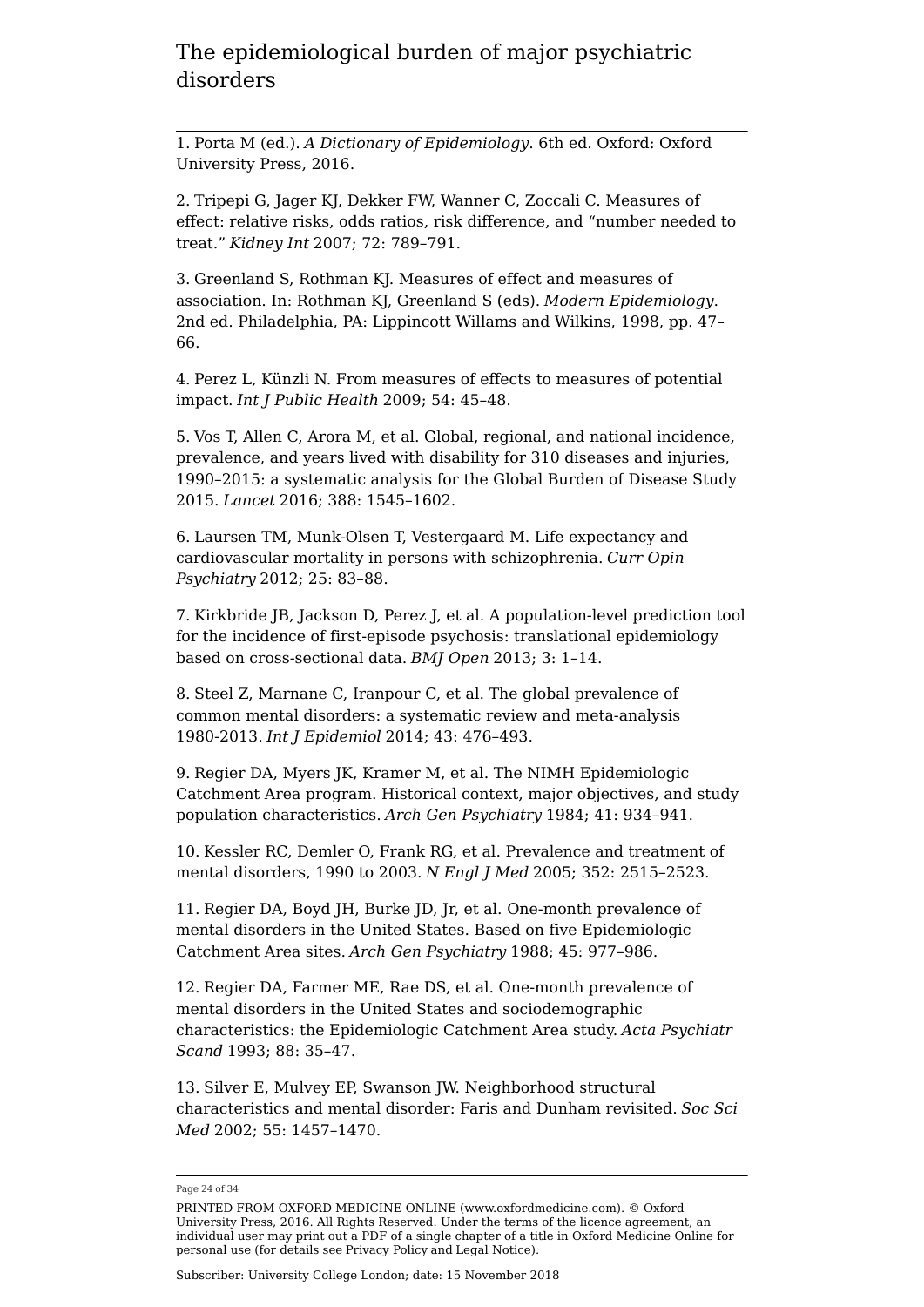14. Kessler RC, McGonagle KA, Zhao S, et al. Lifetime and 12-month prevalence of DSM-III-R psychiatric disorders in the United States. Results from the National Comorbidity Survey. *Arch Gen Psychiatry* 1994; 51: 8–19.

15. Jenkins R, Lewis G, Bebbington P, et al. The National Psychiatric Morbidity surveys of Great Britain—initial findings from the household survey. *Psychol Med* 1997; 27: 775–789.

16. Singleton N, Bumpstead R, O'Brien M, Lee A, Meltzer H. *Psychiatric Morbidity Among Adults Living in Private Households, 2000*. London: Her Majesty's Stationary Office, 2001.

17. McManus S, Meltzer H, Brugha T, Bebbington P, Jenkins R. *Adult Psychiatric Morbidity in England, 2007: Results of a Household Survey*. London: The NHS Information Centre for Health and Social Care, 2009.

18. McManus S, Bebbington PE, Jenkins R, Brugha T. Mental health and wellbeing in England: Adult Psychiatric Morbidity Survey 2014 Executive Summary. Available at: http://content.digital.nhs.uk/catalogue/PUB21748/ apms-2014-exec-summary.pdf (2016, accessed 25 February 2018).

19. Saha S, Chant D, Welham J, McGrath J. A systematic review of the prevalence of schizophrenia. *PLOS MED* 2005; 2: e141.

20. Jablensky A, Sartorius N, Ernberg G, et al. Schizophrenia: manifestations, incidence and course in different cultures. A World Health Organization ten-country study. *Psychol Med* 1997; 20: 1–97.

21. Morgan C, Fearon P, Hutchinson G, et al. Duration of untreated psychosis and ethnicity in the AESOP first-onset psychosis study. *Psychol Med* 2006; 36: 239–247.

22. Melle I, Larsen TK, Haahr U, et al. Reducing the duration of untreated first-episode psychosis: effects on clinical presentation. *Arch Gen Psychiatry* 2004; 61: 143–150.

23. Crow TJ. Schizophrenia as the price that homo sapiens pays for language: a resolution of the central paradox in the origin of the species. *Brain Res Rev* 2000; 31: 118–129.

24. McGrath JJ. Myths and plain truths about schizophrenia epidemiology —the NAPE lecture 2004. *Acta Psychiatr Scand* 2005; 111:4–11.

25. McGrath J, Saha S, Welham J, El Saadi O, MacCauley C, Chant D. A systematic review of the incidence of schizophrenia: the distribution of rates and the influence of sex, urbanicity, migrant status and methodology. *BMC Med* 2004; 2: 1–22.

26. Kirkbride JB, Errazuriz A, Croudace TJ, et al. Incidence of schizophrenia and other psychoses in England, 1950-2009: A systematic review and meta-analyses. *PLOS ONE* 2012; 7: e31660.

Page 25 of 34

PRINTED FROM OXFORD MEDICINE ONLINE (www.oxfordmedicine.com). © Oxford University Press, 2016. All Rights Reserved. Under the terms of the licence agreement, an individual user may print out a PDF of a single chapter of a title in Oxford Medicine Online for personal use (for details see Privacy Policy and Legal Notice).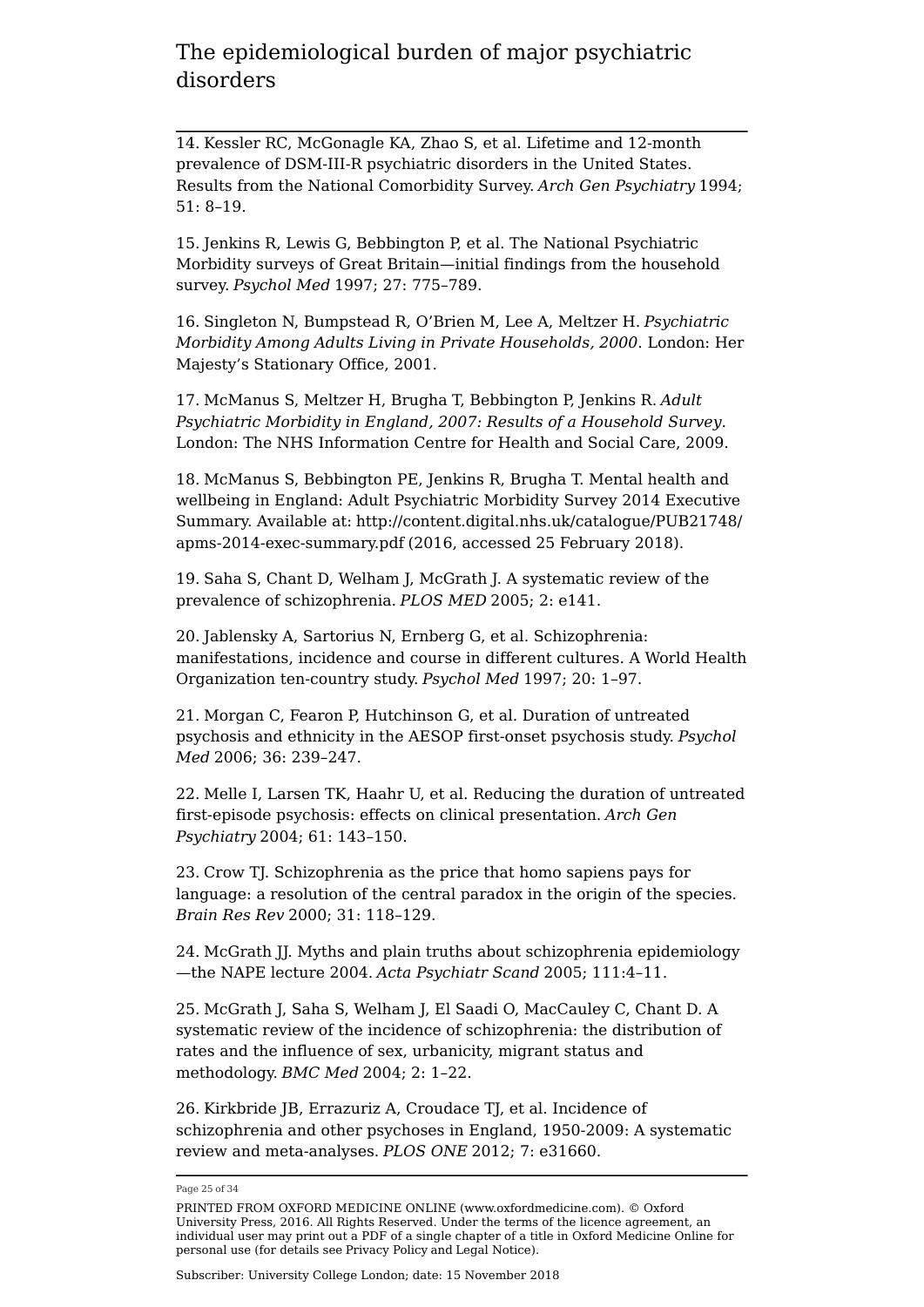27. March D, Hatch SL, Morgan C, et al. Psychosis and place. *Epidemiol Rev* 2008; 30: 84–100.

28. Bourque F, van der Ven E, Malla A. A meta-analysis of the risk for psychotic disorders among first- and second-generation immigrants. *Psychol Med* 2011; 41: 897–910.

29. Cantor-Graae E, Selten J-PP. Schizophrenia and migration: a metaanalysis and review. *Am J Psychiatry* 2005; 162: 12–24.

30. Kirkbride JB, Fearon P, Morgan C, et al. Heterogeneity in incidence rates of schizophrenia and other psychotic syndromes: findings from the 3-center AeSOP study. *Arch Gen Psychiatry* 2006; 63: 250–268.

31. Leao TS, Sundquist J, Frank G, Johansson LM, Johansson SE, Sundquist K. Incidence of schizophrenia or other psychoses in first- and second-generation immigrants: a national cohort study. *J Nerv Ment Dis* 2006; 194: 27–33.

32. Mortensen PB, Pedersen CB, Westergaard T, et al. Effects of family history and place and season of birth on the risk of schizophrenia. *N Engl J Med* 1999; 340: 603–608.

33. Pedersen CB, Mors O, Bertelsen A, et al. A comprehensive nationwide study of the incidence rate and lifetime risk for treated mental disorders. *JAMA Psychiatry* 2014; 71: 573–581.

34. Hogerzeil SJ, van Hemert AM, Rosendaal FR, Susser E, Hoek HW. Direct comparison of first-contact versus longitudinal register-based case finding in the same population: early evidence that the incidence of schizophrenia may be three times higher than commonly reported. *Psychol Med* 2014; 44: 3481–3490.

35. Hogerzeil SJ, van Hemert AM, Veling W, Hoek HW. Incidence of schizophrenia among migrants in the Netherlands: a direct comparison of first contact longitudinal register approaches. *Soc Psychiatry Psychiatr Epidemiol* 2017; 52: 147–154.

36. Dalman C, Broms J, Cullberg J, Allebeck P. Young cases of schizophrenia identified in a national inpatient register. *Soc Psychiatry Psychiatr Epidemiol* 2002; 37: 527–531.

37. Löffler W, Häfner H, Fätkenheuer B, et al. Validation of Danish case register diagnosis for schizophrenia. *Acta Psychiatr Scand* 1994; 90: 196– 203.

38. Allebeck P. The use of population based registers in psychiatric research. *Acta Psychiatr Scand* 2009; 120: 386–391.

39. Claassen CA, Yip PS, Corcoran P, Bossarte RM, Lawrence BA, Currier GW. National suicide rates a century after Durkheim: do we know enough to estimate error? *Suicide Life Threat Behav* 2010; 40: 193–223.

Page 26 of 34

PRINTED FROM OXFORD MEDICINE ONLINE (www.oxfordmedicine.com). © Oxford University Press, 2016. All Rights Reserved. Under the terms of the licence agreement, an individual user may print out a PDF of a single chapter of a title in Oxford Medicine Online for personal use (for details see Privacy Policy and Legal Notice).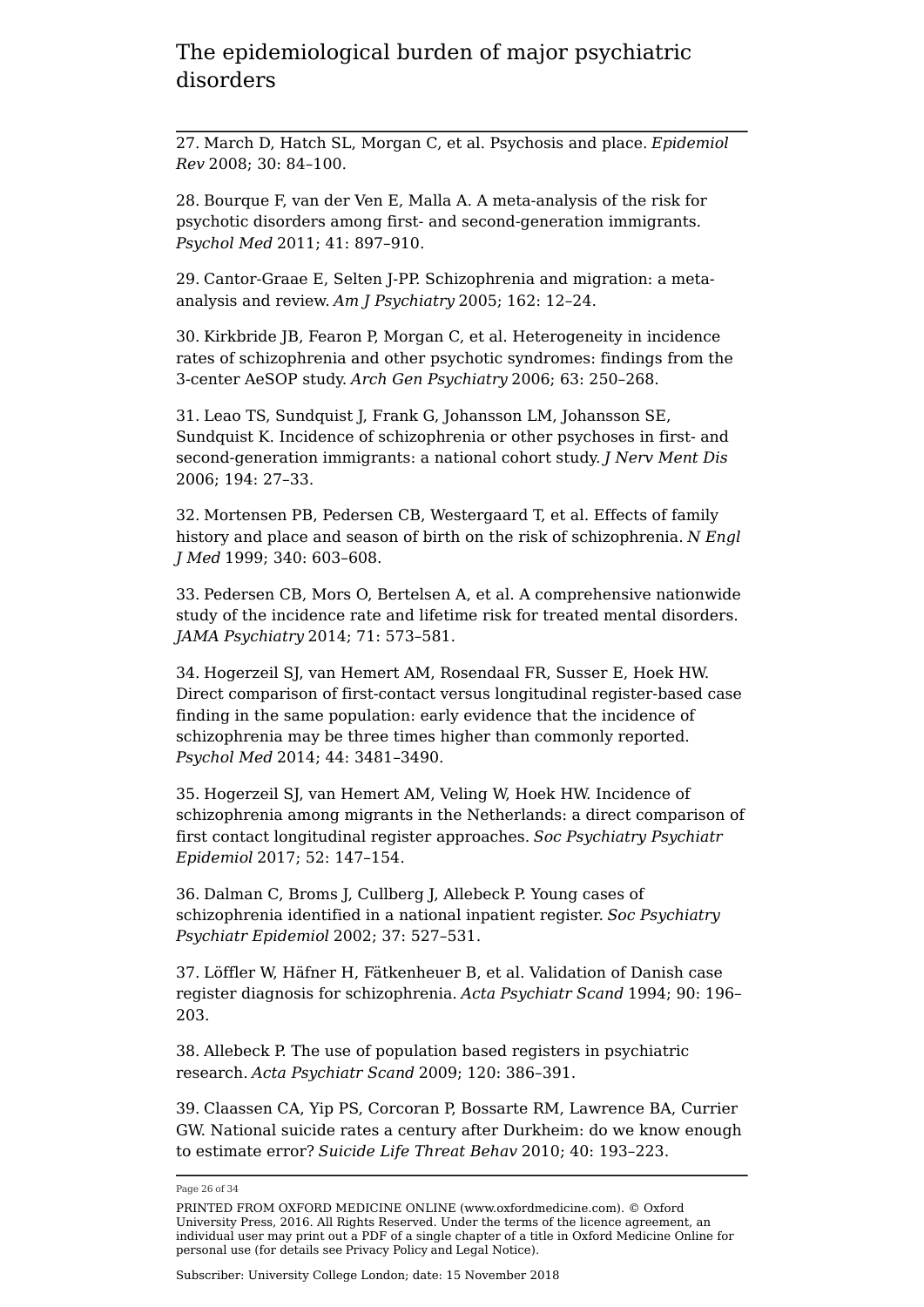40. Pitman A, Krysinska K, Osborn D, et al. Suicide in young men. Lancet 2012; 379: 2383–2392.

41. Fairweather-Schmidt AK, Anstey KJ. Prevalence of suicidal behaviours in two Australian general population surveys: methodological considerations when comparing across studies. *Soc Psychiatry Psychiatr Epidemiol* 2012; 47: 515–522.

42. Evans E, Hawton K, Rodham K, Deeks J. The prevalence of suicidal phenomena in adolescents: a systematic review of population-based studies. *Suicide Life Threat Behav* 2005; 35: 239–250.

43. Snowdon J, Phillips J, Zhong B, Yamauchi T, Chiu HFK, Conwell Y. Changes in age patterns of suicide in Australia, the United States, Japan and Hong Kong. *J Affect Disord* 2017; 211: 12–19.

44. Office for National Statistics. Suicides in the UK: 2015 registrations. Available at: https://www.ons.gov.uk/peoplepopulationandcommunity/ birthsdeathsandmarriages/deaths/bulletins/suicidesintheunitedkingdom/ 2015registrations (2016, accessed 18 February 2018).

45. World Health Organization. Suicide data. Available at: http:// www.who.int/mental\_health/prevention/suicide/suicideprevent/en/ (2016, accessed 15 January 2017).

46. Yip PSF, Liu KY, Hu J, Song XM. Suicide rates in China during a decade of rapid social changes. *Soc Psychiatry Psychiatr Epidemiol* 2005; 40: 792–798.

47. Fontanella CA, Hiance-Steelesmith DL, Phillips GS, et al. Widening rural–urban disparities in youth suicides, United States, 1996–2010. *JAMA Pediatr* 2015; 169: 466.

48. Patel V, Ramasundarahettige C, Vijayakumar L, et al. Suicide mortality in India: a nationally representative survey. Lancet 2012; 379: 2343–2351.

49. Levin KA, Leyland AH. Urban/rural inequalities in suicide in Scotland, 1981–1999. *Soc Sci Med* 2005; 60: 2877–2890.

50. Ngamini Ngui A, Apparicio P, Moltchanova E, Vasiliadis H-M. Spatial analysis of suicide mortality in Québec: spatial clustering and area factor correlates. *Psychiatry Res* 2014; 220: 20–30.

51. Kapusta ND, Zorman A, Etzersdorfer E, Ponocny-Seliger E, Jandl-Jager E, Sonneck G. Rural–urban differences in Austrian suicides. *Soc Psychiatry Psychiatr Epidemiol* 2008; 43: 311–318.

52. Searles VB, Valley MA, Hedegaard H, Betz ME. Suicides in urban and rural counties in the United States, 2006–2008. *Crisis* 2014; 35: 18–26.

53. Qi X, Hu W, Page A, Tong S. Dynamic pattern of suicide in Australia, 1986–2005: a descriptive-analytic study. *BMJ Open* 2014; 4: e005311.

Page 27 of 34

PRINTED FROM OXFORD MEDICINE ONLINE (www.oxfordmedicine.com). © Oxford University Press, 2016. All Rights Reserved. Under the terms of the licence agreement, an individual user may print out a PDF of a single chapter of a title in Oxford Medicine Online for personal use (for details see Privacy Policy and Legal Notice).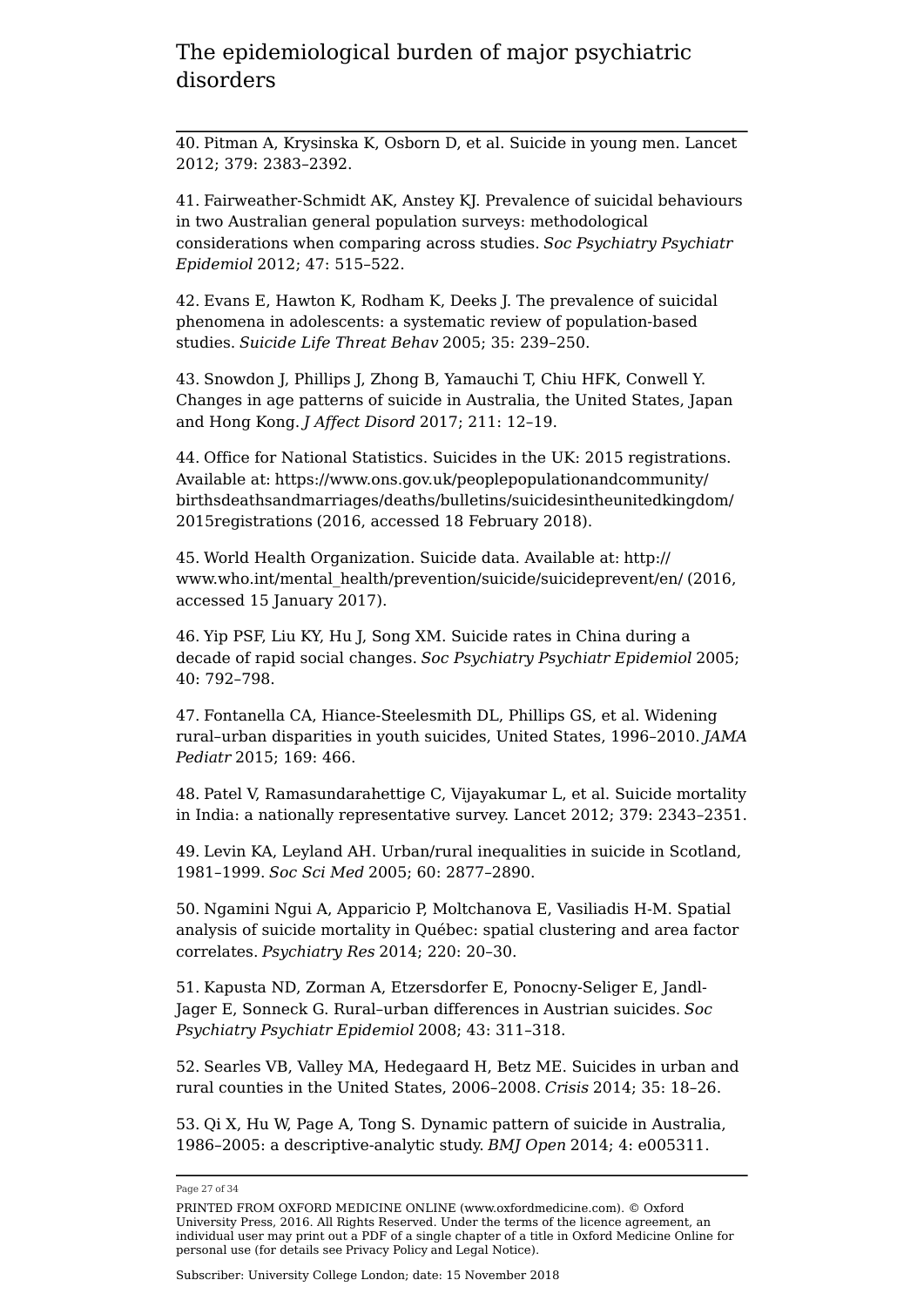54. Chang SS, Sterne JA, Wheeler BW, Lu TH, Lin JJ, Gunnell D. Geography of suicide in Taiwan: spatial patterning and socioeconomic correlates. *Health Place* 2011; 17: 641–650.

55. Park B, Lester D. Rural and urban suicide in South Korea. *Psychol Rep*. 2012; 111: 495–497.

56. Frasquilho D, Matos MG, Salonna F, et al. Mental health outcomes in times of economic recession: a systematic literature review. *BMC Public Health* 2016; 16: 115.

57. Martin-Carrasco M, Evans-Lacko S, Dom G, et al. EPA guidance on mental health and economic crises in Europe. *Eur Arch Psychiatry Clin Neurosci* 2016; 266: 89–124.

58. Durkheim E, Spaulding JA, Simpson G. *Suicide: A Study in Sociology*. London: Routledge & Kegan Paul, 1952.

59. Nazroo JY. The structuring of ethnic inequalities in health: Economic position, racial discrimination, and racism. *Am J Public Health* 2003; 93: 277–284.

60. Ødegaard Ø. Emigration and insanity. *Acta Psychiatr Neurol* 1932; 4 (Suppl.): 1–206.

61. Robins L, Locke B, Regier D. An overview of psychiatric disorders in America. In: Robins LN, Regier DA (eds). *Psychiatric Disorders in America: The Epidemiologic Catchment Area Study*. Free Press: New York, 1991, pp. 228–267.

62. Weich S, Nazroo J, Sproston K, et al. Common mental disorders and ethnicity in England: the EMPIRIC study. *Psychol Med* 2004; 34: 1543– 1551.

63. Weissman MM, Bruce ML, Leaf PJ, Florio LP, Holzer C, III. Affective disorders. In: Robins L, Regier DA (eds). *Psychiatric Disorders in America: The Epidemiologic Catchment Area Study*. Free Press: New York, 1991, pp. 53–80.

64. Missinne S, Bracke P. Depressive symptoms among immigrants and ethnic minorities: a population based study in 23 European countries. *Soc Psychiatry Psychiatr Epidemiol* 2012; 47: 97–109.

65. Cooper C, Spiers N, Livingston G, et al. Ethnic inequalities in the use of health services for common mental disorders in England. *Soc Psychiatry Psychiatr Epidemiol* 2013; 48: 685–692.

66. Brugha T, Jenkins R, Bebbington P, Meltzer H, Lewis G, Farrell M. Risk factors and the prevalence of neurosis and psychosis in ethnic groups in Great Britain. *Soc Psychiatry Psychiatr Epidemiol* 2004; 39: 939–946.

Page 28 of 34

PRINTED FROM OXFORD MEDICINE ONLINE (www.oxfordmedicine.com). © Oxford University Press, 2016. All Rights Reserved. Under the terms of the licence agreement, an individual user may print out a PDF of a single chapter of a title in Oxford Medicine Online for personal use (for details see Privacy Policy and Legal Notice).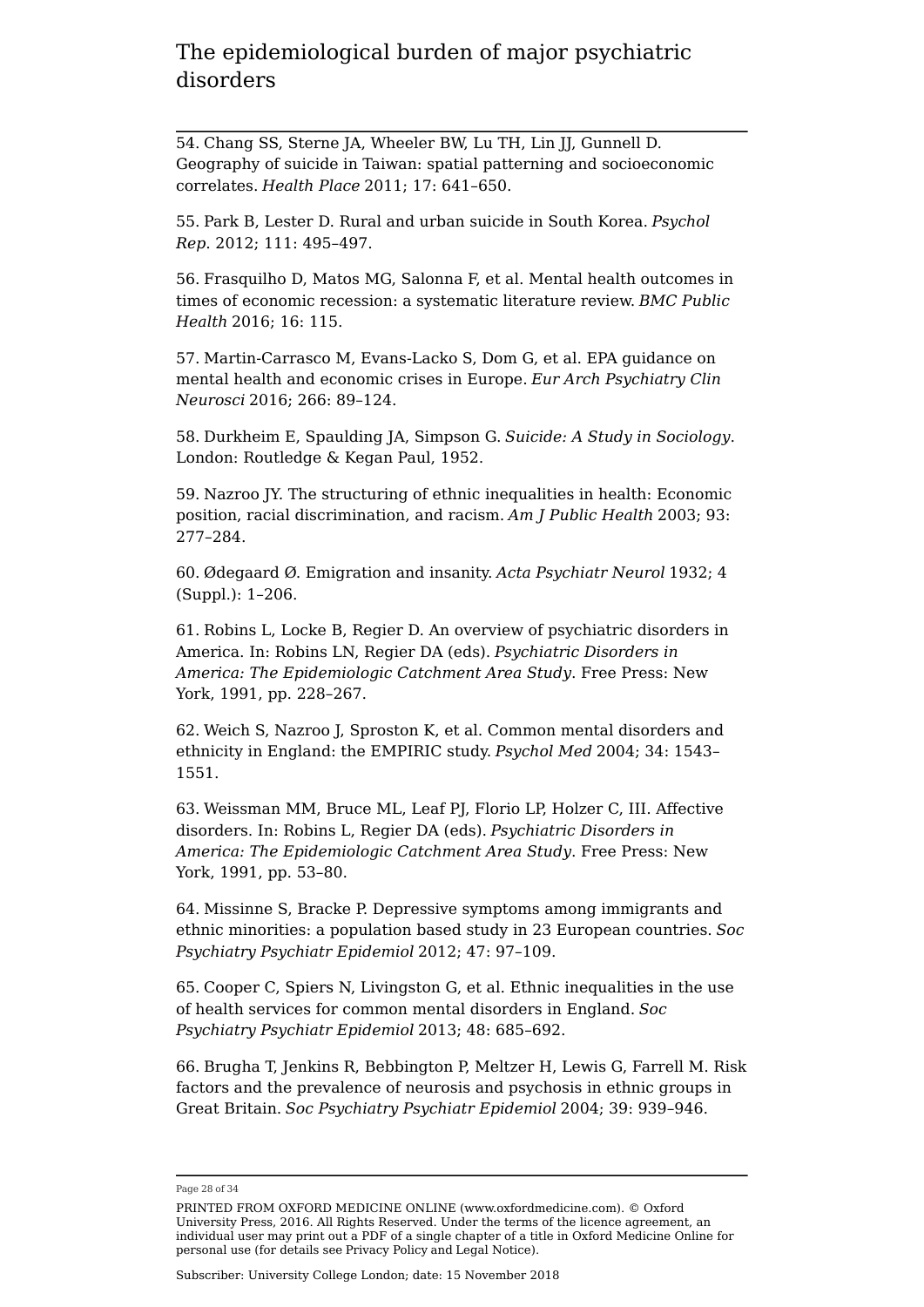67. Swinnen SGHA, Selten JP. Mood disorders and migration: metaanalysis. *Br J Psychiatr*y 2007; 190: 6–10.

68. Karlsen S, Nazroo JY, McKenzie K, Bhui K, Weich S. Racism, psychosis and common mental disorder among ethnic minority groups in England. *Psychol Med* 2005; 35: 1795–1803.

69. Bhui K, Stansfeld S, McKenzie K, Karlsen S, Nazroo J, Weich S. Racial/ ethnic discrimination and common mental disorders among workers: findings from the EMPIRIC study of ethnic minority groups in the United Kingdom. *Am J Public Health* 2005; 95: 496–501.

70. Ikram UZ, Snijder MB, Fassaert TJL, Schene AH, Kunst AE, Stronks K. The contribution of perceived ethnic discrimination to the prevalence of depression. *Eur J Public Health* 2015; 25: 243–248.

71. Substance Abuse and Mental Health Services Administration(SAMHSA). *Racial/Ethnic Differences in Mental Health Service Use Among Adults*. HKHS Publication No. SMA-15-4906. Rockville, MD: SAMHSA, 2015.

72. Algeeria M, Chatterji P, Well SK, et al. Disparity in depression among racial and ethnic minority populations in the United States. *Psychiatr Serv* 2008; 59: 1264–1272.

73. McGuire T, Miranda J. Racial and ethnic disparities in mental health care: evidence and policy implications. *Health Aff (Millwood)* 2008; 27: 393–403.

74. Gilliver SC, Sundquist J, Li X, Sundquist K. Recent research on the mental health of immigrants to Sweden: a literature review. *Eur J Public Health* 2014; 24(Suppl. 1): 72–79.

75. Nakash O, Levav I, Gal G. Common mental disorders in immigrant and second-generation respondents: results from the Israel-based World Mental Health Survey. *Int J Soc Psychiatry* 2013; 59: 508–515.

76. Das-Munshi J, Leavey G, Stansfeld SA, Prince MJ. Migration, social mobility and common mental disorders: critical review of the literature and meta-analysis. *Ethn Health* 2012; 17: 17–53.

77. Lindert J, Ehrenstein OS von, Priebe S, Mielck A, Brähler E. Depression and anxiety in labor migrants and refugees—a systematic review and meta-analysis. *Soc Sci Med* 2009; 69: 246–257.

78. Porter M, Haslam N. Predisplacement and postdisplacement of refugees and internally displaced persons. *JAMA* 2005; 294: 610–612.

79. Schwartz RC, Blankenship DM. Racial disparities in psychotic disorder diagnosis: a review of empirical literature. *World J Psychiatry* 2014; 4: 133–140.

Page 29 of 34

PRINTED FROM OXFORD MEDICINE ONLINE (www.oxfordmedicine.com). © Oxford University Press, 2016. All Rights Reserved. Under the terms of the licence agreement, an individual user may print out a PDF of a single chapter of a title in Oxford Medicine Online for personal use (for details see Privacy Policy and Legal Notice).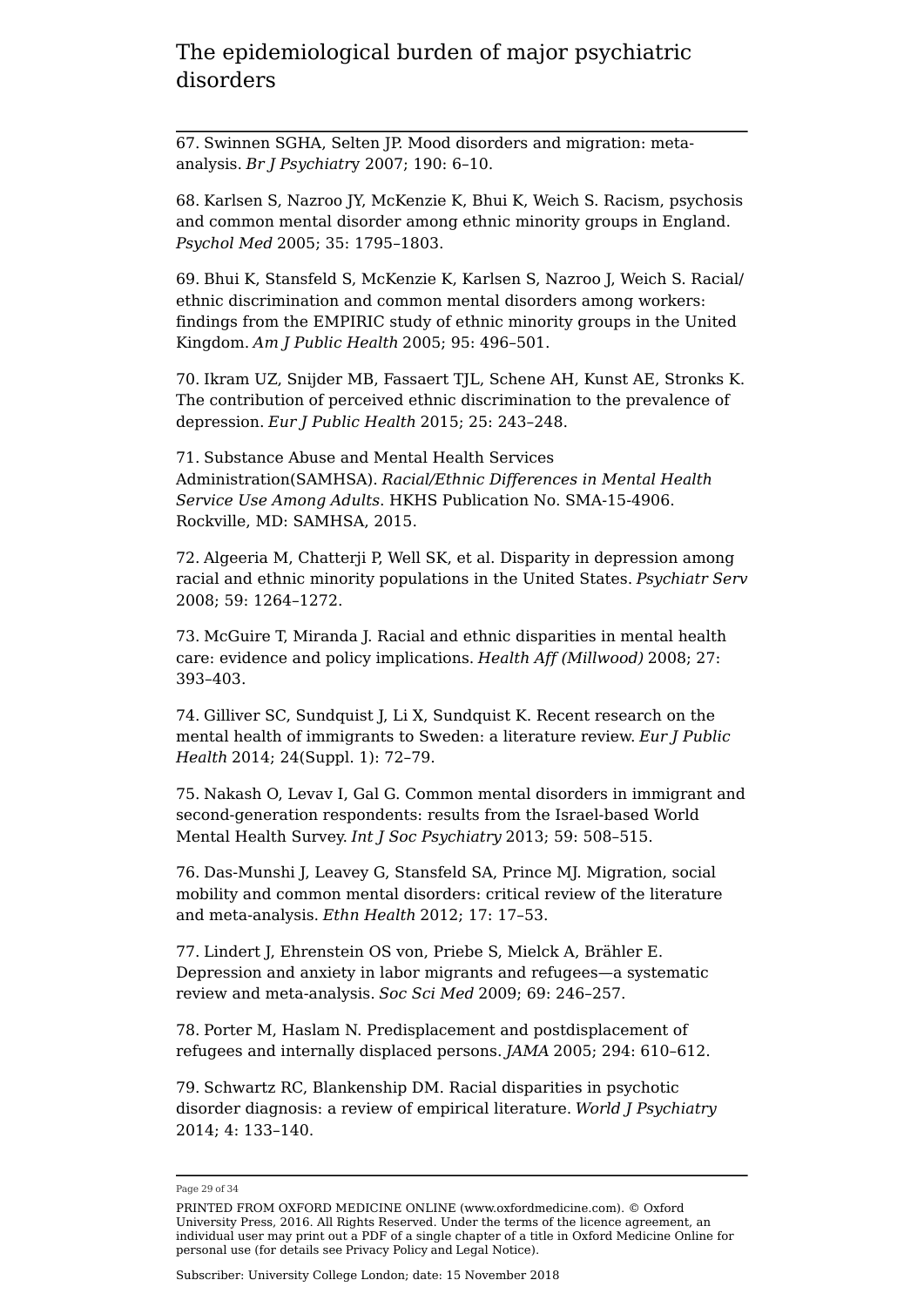80. Kirkbride J, Errazuriz A, Croudace T, et al. *Systematic Review of the Incidence and Prevalence of Schizophrenia and Other Psychoses in England*. London: Department of Health Policy Research Programme, 2012.

81. King M, Coker E, Leavey G, Hoare A, Johnson-Sabine E. Incidence of psychotic illness in London: comparison of ethnic groups. *BMJ* 1994; 309: 1115–1119.

82. Cantor-Graae E, Pedersen CB. Full spectrum of psychiatric disorders related to foreign migration. *JAMA Psychiatry* 2013; 70: 427.

83. Cantor-Graae E, Pedersen CB. Risk of schizophrenia in secondgeneration immigrants: a Danish population-based cohort study. *Psychol Med* 2007; 37: 485–494.

84. Pedersen CB, Demontis D, Pedersen MS, et al. Risk of schizophrenia in relation to parental origin and genome-wide divergence. *Psychol Med* 2012; 42: 1515–1521.

85. Amad A, Guardia D, Salleron J, Thomas P, Roelandt JL, Vaiva G. Increased prevalence of psychotic disorders among third-generation migrants: Results from the French Mental Health in General Population survey. *Schizophr Res* 2013; 147: 193–195.

86. Kirkbride JB, Hollander AC. Migration and risk of psychosis in the Canadian context. *CMAJ* 2015; 187: 637–638.

87. Selten JP, Cantor-Graae E, Kahn RS. Migration and schizophrenia. *Curr Opin Psychiatry* 2007; 20: 111–115.

88. Coid JW, Kirkbride JB, Barker D, et al. Raised incidence rates of all psychoses among migrant groups: findings from the East London first episode psychosis study. *Arch Gen Psychiatry* 2008; 65: 1250–1258.

89. Tortelli A, Errazuriz A, Croudace T, et al. Schizophrenia and other psychotic disorders in caribbean-born migrants and their descendants in england: systematic review and meta-analysis of incidence rates, 1950– 2013. *Soc Psychiatry Psychiatr Epidemiol* 2015; 50: 1039–1055.

90. Cantor-Graae E, Zolkowska K, McNeil TF. Increased risk of psychotic disorder among immigrants in Malmö: a 3-year first-contact study. *Psychol Med* 2005; 35: 1155–1163.

91. Hollander A-C, Dal H, Lewis G, Magnusson C, Kirkbride JB, Dalman C. Refugee migration and risk of schizophrenia and other non-affective psychoses: cohort study of 1.3 million people in Sweden. *BMJ* 2016; 352: i1030.

92. Zolkowska K, Cantor-Graae E, McNeil TF. Increased rates of psychosis among immigrants to Sweden: is migration a risk factor for psychosis? *Psychol Med* 2001; 31: 669–678.

Page 30 of 34

PRINTED FROM OXFORD MEDICINE ONLINE (www.oxfordmedicine.com). © Oxford University Press, 2016. All Rights Reserved. Under the terms of the licence agreement, an individual user may print out a PDF of a single chapter of a title in Oxford Medicine Online for personal use (for details see Privacy Policy and Legal Notice).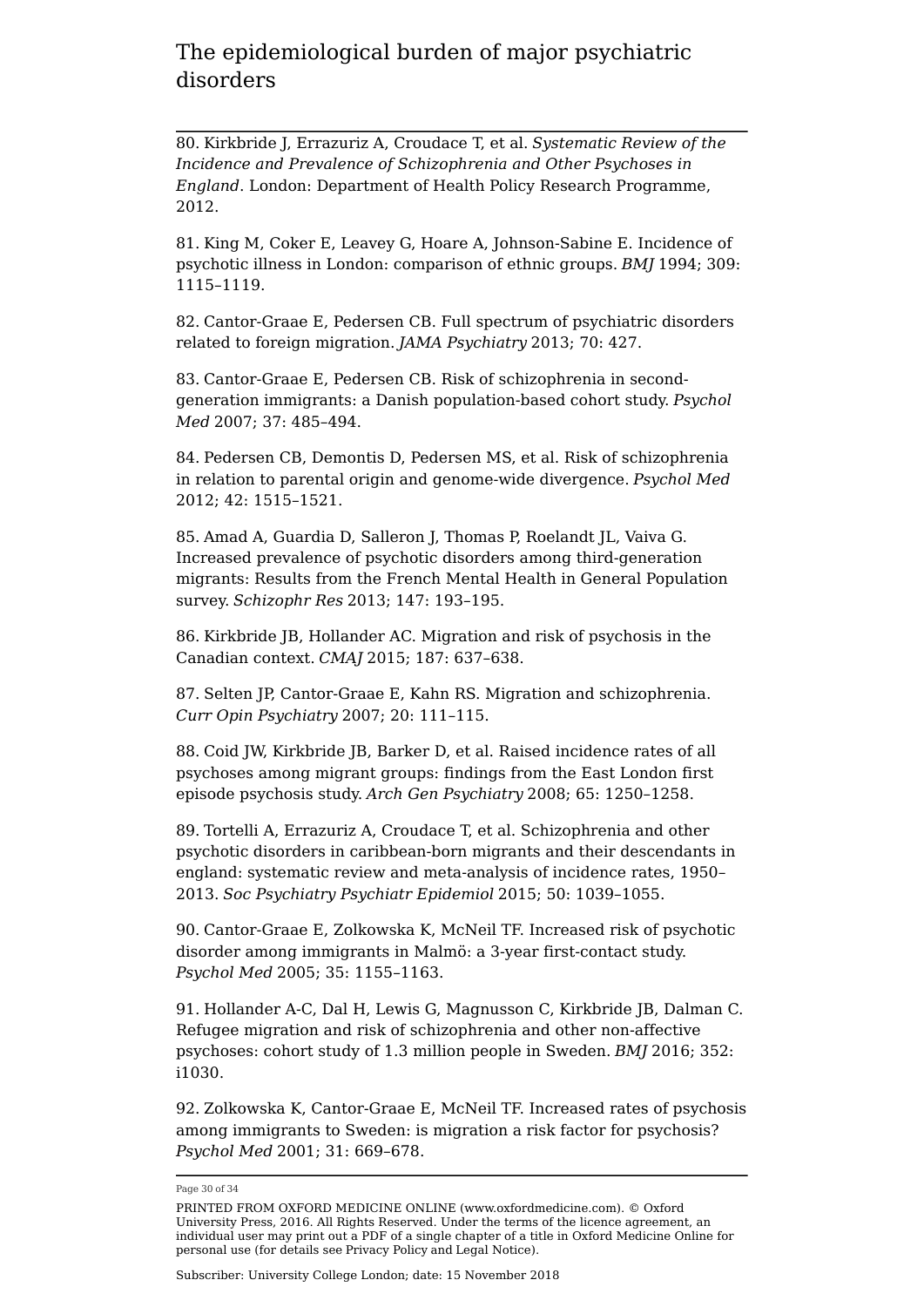93. Veling W. Ethnic minority position and risk for psychotic disorders. *Curr Opin Psychiatry* 2013; 26: 166–171.

94. Bresnahan M, Begg MD, Brown A, et al. Race and risk of schizophrenia in a US birth cohort: another example of health disparity? *Int J Epidemiol* 2007; 36: 751–758.

95. Smith GN, Boydell J, Murray RM, et al. The incidence of schizophrenia in European immigrants to Canada. *Schizophr Res* 2006; 87: 205–211.

96. Weiser M, Werbeloff N, Vishna T, et al. Elaboration on immigration and risk for schizophrenia. *Psychol Med* 2008; 38: 1113–1119.

97. Fearon P, Kirkbride JB, Morgan C, et al. Incidence of schizophrenia and other psychoses in ethnic minority groups: results from the MRC AESOP Study. *Psychol Med* 2006; 36: 1541–1550.

98. Kirkbride JB, Barker D, Cowden F, et al. Psychoses, ethnicity and socio-economic status. *Br J Psychiatry* 2008; 193: 18–24.

99. Bhugra D. Migration and schizophrenia. *Acta Psychiatr Scand* 2000; 102: 68–73.

100. Fung WLA, Jones PB, Bhugra D. Ethnicity and mental health: the example of schizophrenia and related psychoses in migrant populations in the Western world. *Psychiatry* 2009; 8: 335–341.

101. Morgan C, Charalambides M, Hutchinson G, Murray RM. Migration, ethnicity, and psychosis: toward a sociodevelopmental model. *Schizophr Bull* 2010; 36: 655–664.

102. Littlewood R, Lipsedge M. Migration, ethnicity and diagnosis. *Psychiatr Clin (Basel)* 1978; 11: 15–22.

103. Hickling FW, Rodgers-Johnson P. The incidence of first contact schizophrenia in Jamaica. *Br J Psychiatry* 1995; 167: 193–196.

104. Bhugra D, Hilwig M, Hossein B, et al. First-contact incidence rates of schizophrenia in Trinidad and one-year follow-up. *Br J Psychiatry* 1996; 169: 587–592.

105. Mahy GE, Mallett R, Leff J, Bhugra D. First-contact incidence rate of schizophrenia on Barbados. *Br J Psychiatry* 1999; 175: 28–33.

106. Demjaha A, Morgan K, Morgan C, et al. Combining dimensional and categorical representation of psychosis: the way forward for DSM-V and ICD-11? *Psychol Med* 2009; 39: 1943–1955.

107. Morgan C, Hutchinson G. The social determinants of psychosis in migrant and ethnic minority populations: a public health tragedy. *Psychol Med* 2009 (Epub ahead of print).

Page 31 of 34

PRINTED FROM OXFORD MEDICINE ONLINE (www.oxfordmedicine.com). © Oxford University Press, 2016. All Rights Reserved. Under the terms of the licence agreement, an individual user may print out a PDF of a single chapter of a title in Oxford Medicine Online for personal use (for details see Privacy Policy and Legal Notice).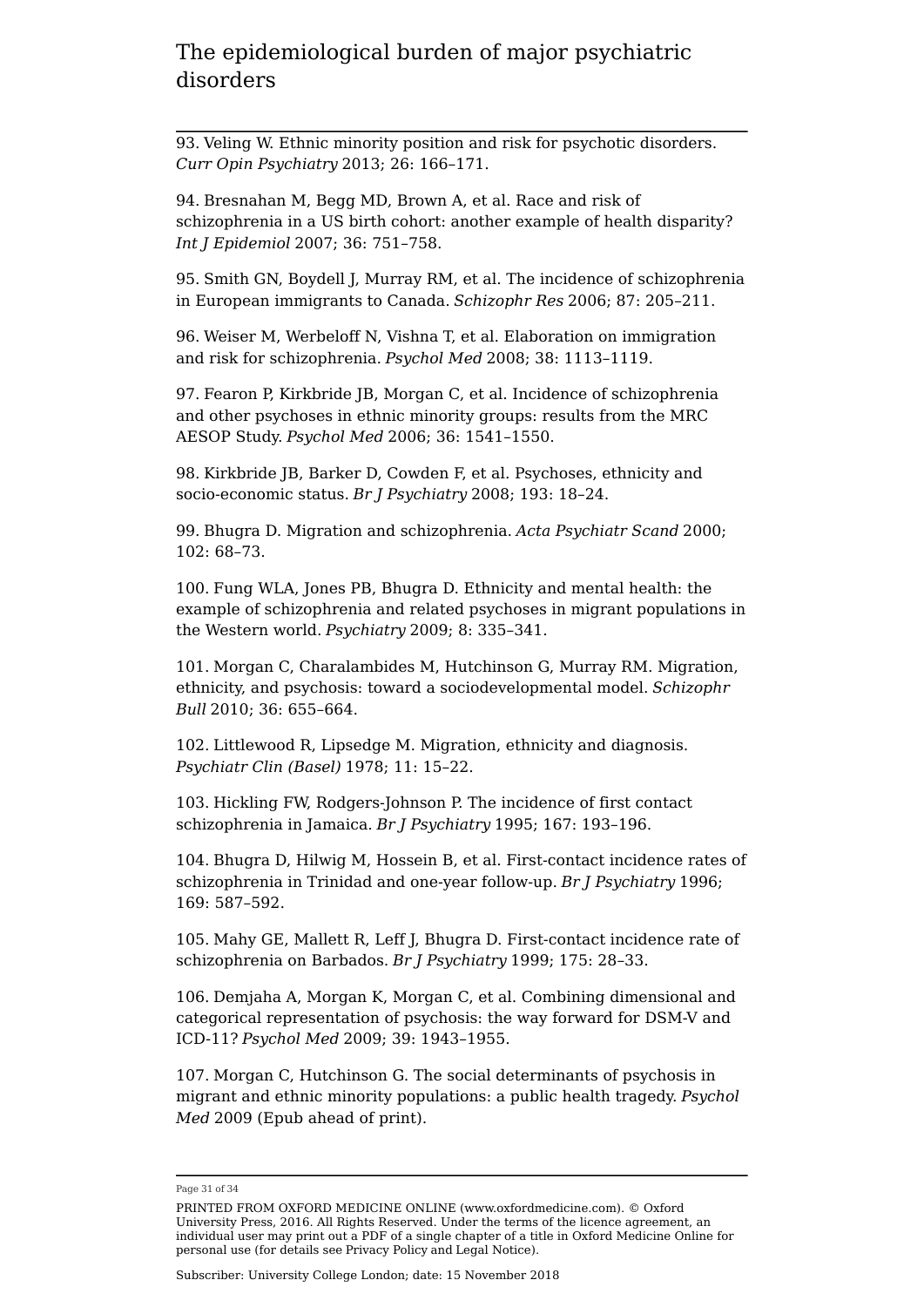108. McKenzie K, Bhui K, Nanchahal K, Blizard B. Suicide rates in people of South Asian origin in England and Wales: 1993–2003. *Br J Psychiatry* 2008; 193: 406–409.

109. Bhui KS, McKenzie K. Rates and risk factors by ethnic group for suicides within a year of contact with mental health services in England and Wales. *Psychiatr Serv* 2008; 59: 414–420.

110. Hjern A, Allebeck P. Suicide in first- and second-generation immigrants in Sweden. A comparative study. *Soc Psychiatry Psychiatr Epidemiol* 2002; 37: 423–429.

111. Cavan R. *Suicide.* Chicago, IL: University of Chicago Press, 1928.

112. Spallek J, Reeske A, Norredam M, Nielsen SS, Lehnhardt J, Razum O. Suicide among immigrants in Europe—a systematic literature review. *Eur J Public Health* 2015; 25: 63–71.

113. Voracek M, Loibl LM. Consistency of immigrant and country-of-birth suicide rates: a meta-analysis. *Acta Psychiatr Scand* 2008; 118: 259–271.

114. Kliewer E. Immigrant suicide in Australia, Canada, England and Wales, and the United States. *J Aust Popul Assoc* 1991; 8: 111–128.

115. Barnett AG, van der Pols JC, Dobson AJ. Regression to the mean: what it is and how to deal with it. *Int J Epidemiol* 2005; 34: 215–220.

116. Leenaars A a, Echohawk M, Lester D, Leenaars L. What suicide among indigenous peoples: what does the international knowledge tell us? *Can J Native Stud* 2007; 2: 479–501.

117. McKenzie K, Serfaty M, Crawford M. Suicide in ethnic minority groups. *Br J Psychiatry* 2003; 183: 100–101.

118. Ferguson M, Baker A, Young S, Procter N. Understanding suicide among aboriginal communities. *Aust Nurs Midwifery J* 2016; 23: 36.

119. Crawford A. Inuit take action towards suicide prevention. *Lancet* 2016; 388: 1036–1038.

120. Rockhill B, Newman B, Weinberg C. Use and misuse of population attributable fractions. *Am J Public Health* 1998; 88: 15–19.

121. Rose G. Sick individuals and sick populations. *Int J Epidemiol* 1985; 14: 32–38.

122. Clark DM. Implementing NICE guidelines for the psychological treatment of depression and anxiety disorders: the IAPT experience. *Int Rev Psychiatry* 2011; 23: 318–327.

Page 32 of 34

PRINTED FROM OXFORD MEDICINE ONLINE (www.oxfordmedicine.com). © Oxford University Press, 2016. All Rights Reserved. Under the terms of the licence agreement, an individual user may print out a PDF of a single chapter of a title in Oxford Medicine Online for personal use (for details see Privacy Policy and Legal Notice).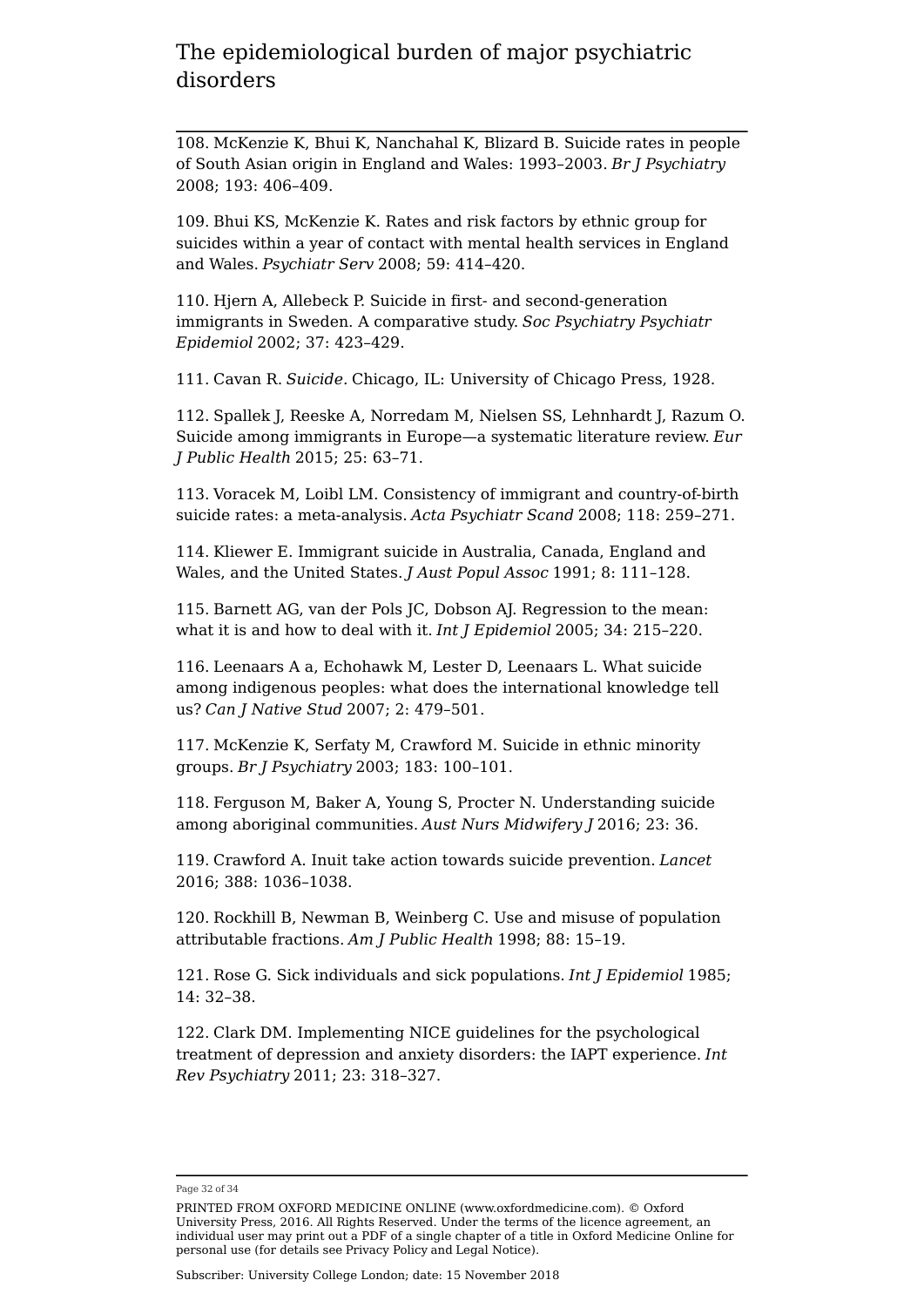123. Mukuria C, Brazier J, Barkham M, et al. Cost-effectiveness of an Improving Access to Psychological Therapies service. *Br J Psychiatry* 2013; 202: 220–227.

124. Hammond GC, Croudace TJ, Radhakrishnan M, et al. Comparative effectiveness of cognitive therapies delivered face-to-face or over the telephone: an observational study using propensity methods. *PLOS ONE* 2012; 7: e42916.

125. Richards DA, Suckling R. Improving access to psychological therapies: phase IV prospective cohort study. *Br J Clin Psychol* 2009; 48: 377–396.

126. Booth KVP, Paunesku D, Msall M, Fogel J, Van Voorhees BW. Using population attributable risk to help target preventive interventions for adolescent depression. *Int J Adolesc Med Health* 2008; 20: 307–319.

127. Goodman E, Slap GB, Huang B. The public health impact of socioeconomic status on adolescent depression and obesity. *Am J Public Health* 2003; 93: 1844–1850.

128. Saxena S, Jané-Llopis E, Hosman C. Prevention of mental and behavioural disorders: implications for policy and practice. *World Psychiatry* 2006; 5: 5–14.

129. World Health Organization (WHO). *Prevention of Mental Disorders: Effective Interventions and Policy Options*. Geneva: WHO, 2004.

130. Kirkbride J, Coid JW, Morgan C, et al. Translating the epidemiology of psychosis into public mental health: evidence, challenges and future prospects. *J Public Ment Health* 2010; 9: 4–14.

131. Li Z, Page A, Martin G, Taylor R. Attributable risk of psychiatric and socio-economic factors for suicide from individual-level, population-based studies: a systematic review. *Soc Sci Med* 2011; 72: 608–616.

132. Qin P, Agerbo E, Mortensen PB. Suicide risk in relation to socioeconomic, demographic, psychiatric, and familial factors: a national register-based study of all suicides in Denmark, 1981–1997. *Am J Psychiatry* 2003; 160: 765–772.

133. Mrazek PJ, Haggerty RJ. *Reducing Risks for Mental Disorders: Frontiers for Preventive Intervention Research*. Washington, DC: National Academy Press, 1994.

#### Page 33 of 34

PRINTED FROM OXFORD MEDICINE ONLINE (www.oxfordmedicine.com). © Oxford University Press, 2016. All Rights Reserved. Under the terms of the licence agreement, an individual user may print out a PDF of a single chapter of a title in Oxford Medicine Online for personal use (for details see Privacy Policy and Legal Notice).